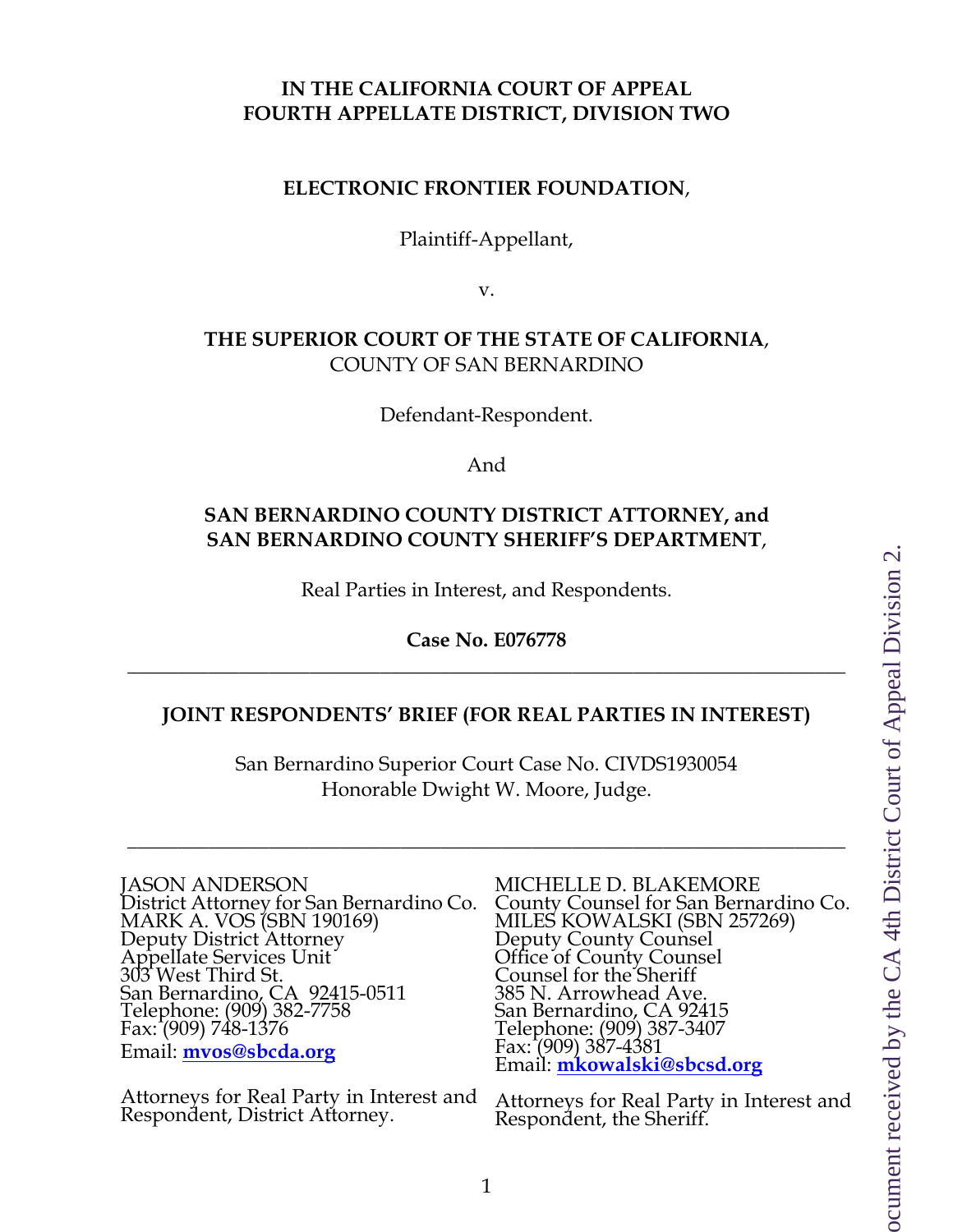# **TABLE OF CONTENTS**

<span id="page-1-0"></span>

| A.                                                                                                                                                                           |
|------------------------------------------------------------------------------------------------------------------------------------------------------------------------------|
| <b>B.</b>                                                                                                                                                                    |
| 1.                                                                                                                                                                           |
| The trial court's principal ruling: by findings of strict scrutiny, the court<br>2.<br>held that the warrant affidavits ought to remain sealed indefinitely.  11             |
| 3.                                                                                                                                                                           |
| C.                                                                                                                                                                           |
|                                                                                                                                                                              |
|                                                                                                                                                                              |
| I. The standard of review depends on the ground for each applicable right of access.                                                                                         |
| II. Because there is no First Amendment right of access to sealed search warrant<br>affidavits, the trial court did not err, and this Court need not review its ruling under |
| California courts have not declared a First Amendment right of access 20<br>A.                                                                                               |
| B.                                                                                                                                                                           |
| Sister states appear consistent with our position on the First Amendment. 27<br>C.                                                                                           |
| Because the <i>Jackson</i> case dealt with warrants sealed on different grounds,<br>D.<br>and because it never analyzed whether there is a First Amendment right of access   |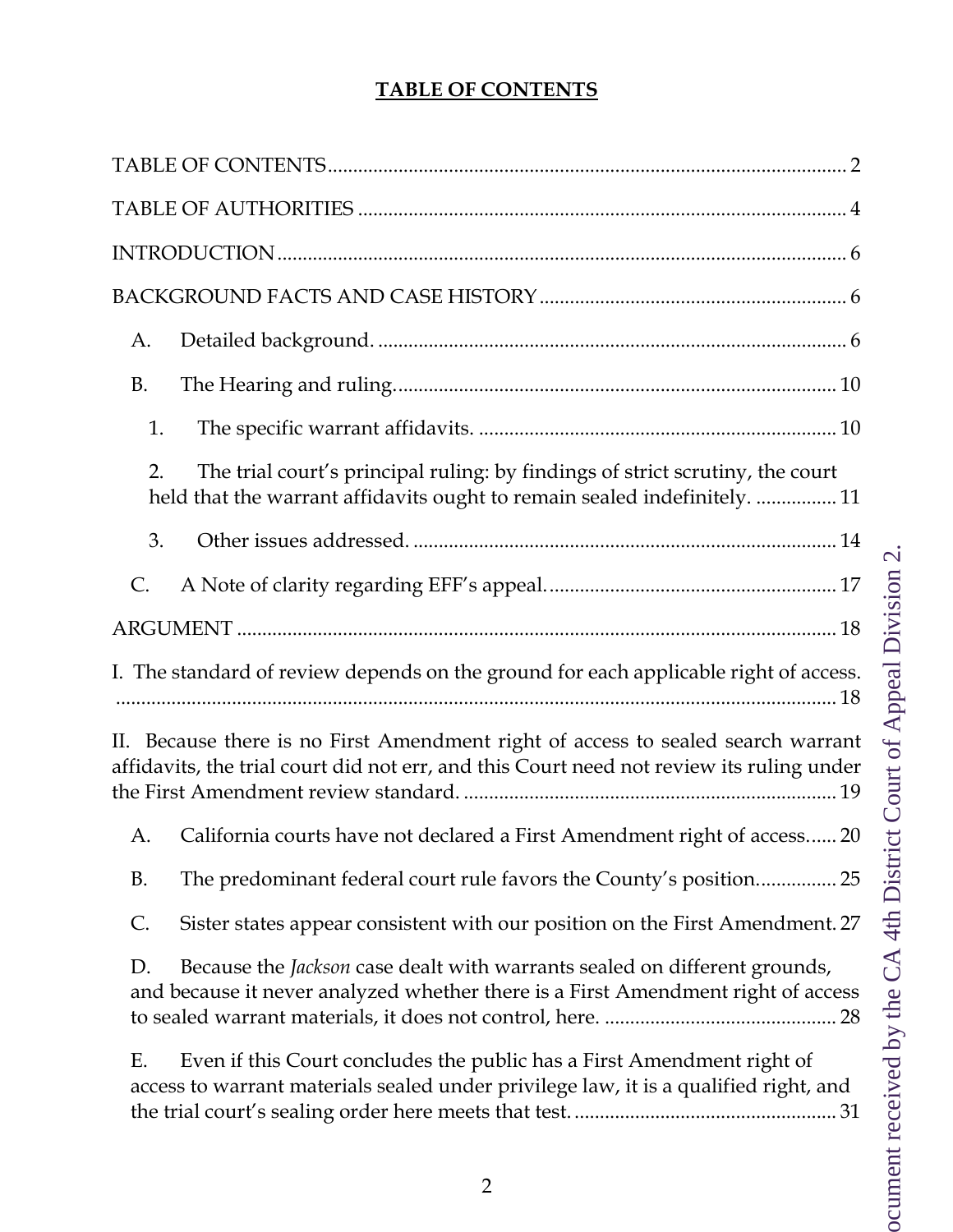[III. Because Rules of Court 2.550 and 2.551 expressly exempt themselves from](#page-31-0)  [application to search warrants required to be "kept confidential by law," and because](#page-31-0)  [these Rules of Court merely codify the](#page-31-0) *qualified* First Amendment right of access, [these rules do not provide EFF a right of access to the sealed warrants....................](#page-31-0) 32

[IV. The California Constitution does not provide EFF any greater right of access to](#page-34-0)  [search warrants sealed under law than does the First Amendment.](#page-34-0) ......................... 35

V. Search warrants sealed under *Hobbs* [and similar codified privileges are exempt](#page-35-0)  [from disclosure and any access provided by Penal Code section 1534. The warrants](#page-35-0)  [at issue here fall directly under this exemption. Therefore, the trial court did not err](#page-35-0)  on this ground. [....................................................................................................................](#page-35-0) 36

[VI. There is no California precedent recognizing a common law right of access to](#page-37-0)  [search warrant affidavits sealed under law, but even if there were, the trial court's](#page-37-0)  [ruling survives because it at least meets the common law test.](#page-37-0) .................................. 38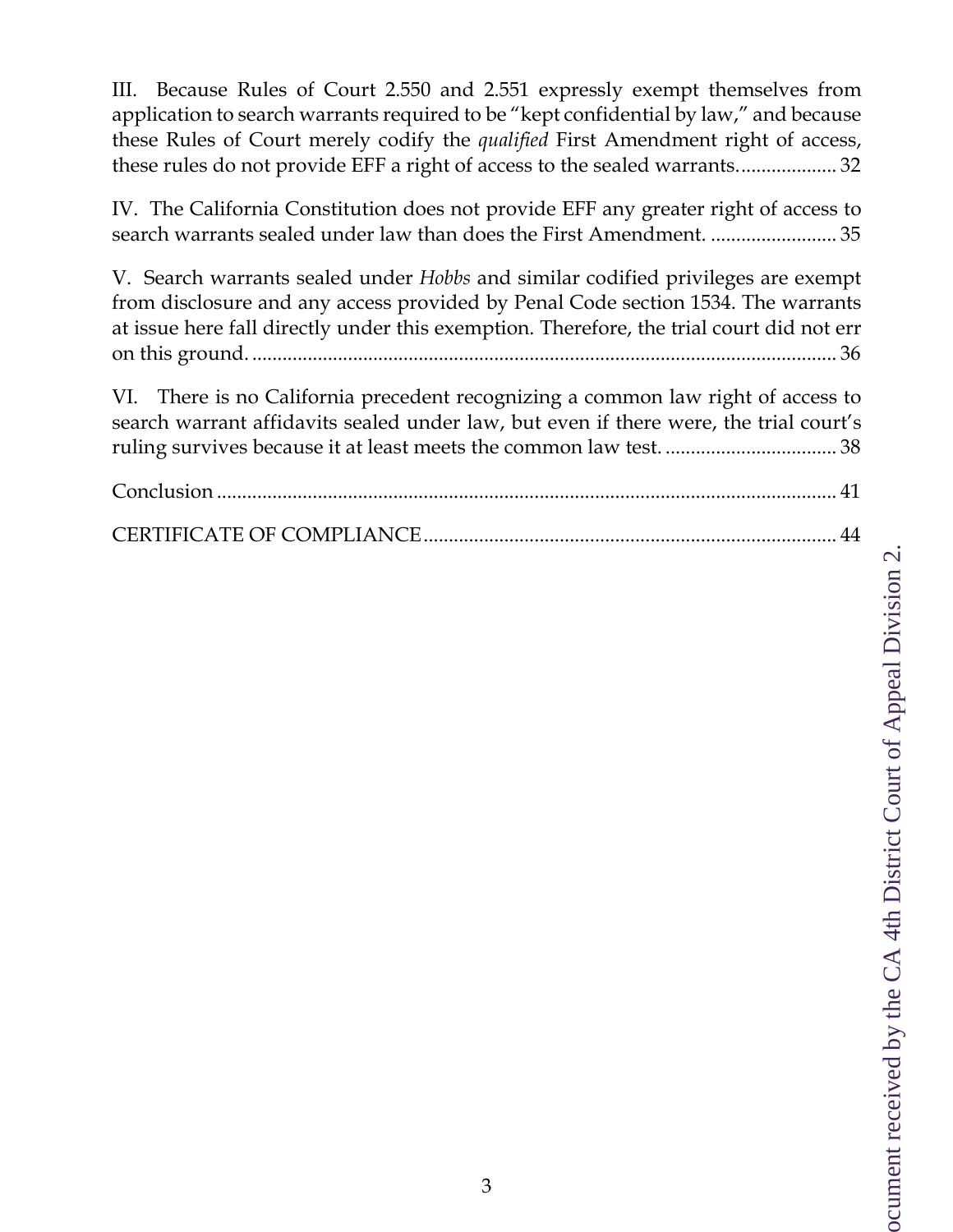# **TABLE OF AUTHORITIES**

# <span id="page-3-0"></span>**Cases**

| Center for National Security Studies v. U.S. Dept. of Justice (D.C. Cir. 2003) 331 F.3d 918 |  |
|---------------------------------------------------------------------------------------------|--|
|                                                                                             |  |
|                                                                                             |  |
|                                                                                             |  |
|                                                                                             |  |
|                                                                                             |  |
|                                                                                             |  |
|                                                                                             |  |
|                                                                                             |  |
|                                                                                             |  |
|                                                                                             |  |
|                                                                                             |  |
|                                                                                             |  |
|                                                                                             |  |
|                                                                                             |  |
| In re Search of Fair Finance (6th Cir. 2012) 692 F.3d 424 21, 25, 26, 27                    |  |
| In re Search Warrant for the Secretarial Area Outside the Office of Thomas Gunn (8th Cir.   |  |
|                                                                                             |  |
|                                                                                             |  |
|                                                                                             |  |
|                                                                                             |  |
| Oiye v. Fox (2012) 211 Cal.App.4th 1036, 1064); Mercury Interactive Corp. v.                |  |
| Overstock.com, Inc. v. Goldman Sachs Group, Inc. (2014) 231 Cal.App.4th 471 17, 18, 19,     |  |
| 34                                                                                          |  |
| Pack v. Kings County Human Services Agency (2001) 89 Cal.App.4th 821  23                    |  |
|                                                                                             |  |
|                                                                                             |  |
|                                                                                             |  |
| Press-Enterprise Co. v. Superior Court (1984) 464 U.S. 501 ("Press-Enterprise II") passim   |  |
|                                                                                             |  |
|                                                                                             |  |
| San Bernardino County Dept. of Public Social Services v. Superior Court (1991) 232          |  |
|                                                                                             |  |
|                                                                                             |  |
|                                                                                             |  |
|                                                                                             |  |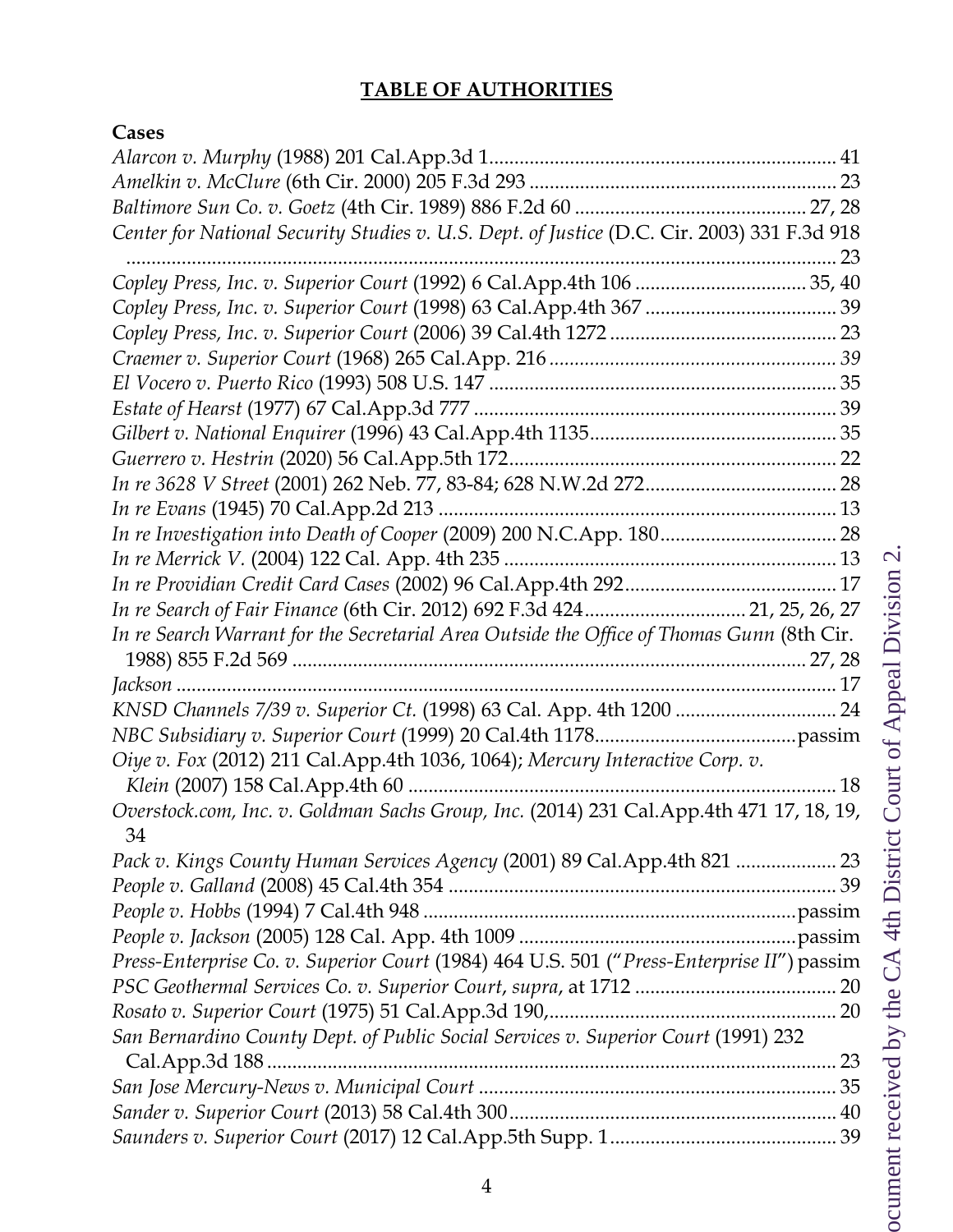| <b>Statutes</b>                                                                                       |  |
|-------------------------------------------------------------------------------------------------------|--|
| <b>Other Authorities</b>                                                                              |  |
| <b>Rules</b>                                                                                          |  |
| <b>Treatises</b><br>Restricting Public Access to Judicial Records of State Courts, 84 A.L.R.3d 598 27 |  |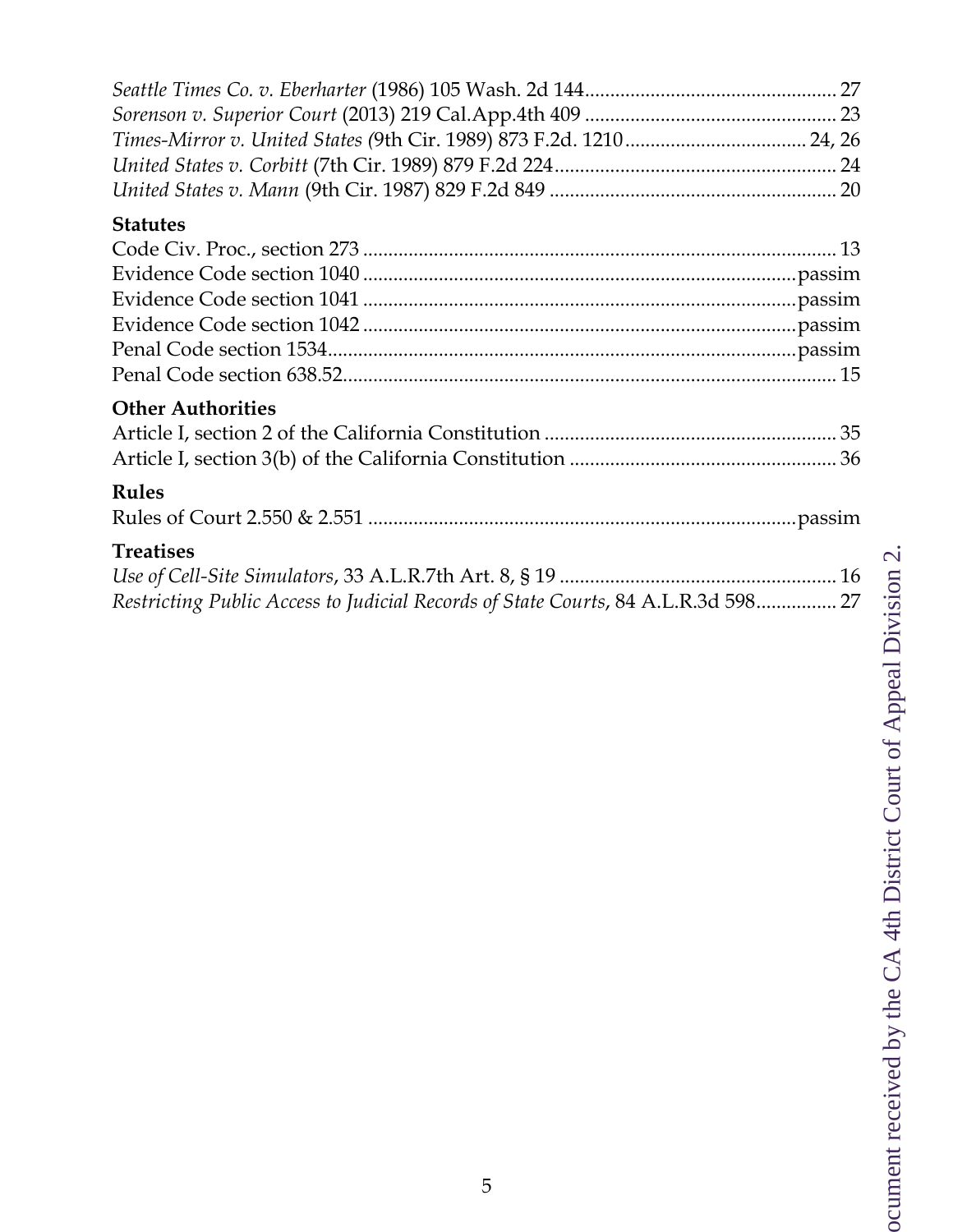#### **INTRODUCTION**

<span id="page-5-0"></span>From 2018 through 2020, appellant Electronic Frontier Foundation (EFF) sought to unseal a number of search warrant packets sealed by San Bernardino County Sheriff's detectives. At first the Sheriff, and later with him San Bernardino County District Attorney, opposed the unsealing. (Real parties in interest, and joint respondents, "the County.") This culminated in a hearing on EFF's petition to unseal under Rule of Court 2.551 and related grounds. The trial court read and evaluated the eight sealed warrant affidavits at issue and denied the petition to unseal. The court found under Constitution-level, First Amendment strict scrutiny review that the warrant affidavits had been properly sealed and ought to remain that way. The original sealing of the affidavits in their entirety was necessary to two compelling state interests. EFF appealed; the County opposes and responds.

This is the County's only brief. It is public. We saw no need to burden this Court with a separate one filed under seal. The sealed warrant affidavits combined with the trial court's public findings should suffice. Also, the Masonek declaration lodged under seal (but not filed below) speaks for itself if this Court gets that far.

### **BACKGROUND FACTS AND CASE HISTORY[1](#page-5-3)**

#### <span id="page-5-1"></span>**A. Detailed background.**

<span id="page-5-2"></span>The pertinent facts are as follows. The County understands that appellant Electronic Frontier Foundation (EFF) is interested in monitoring law enforcement's

<span id="page-5-3"></span><sup>1</sup> Appellant's Introduction and the first two sections of appellant's "Statement of the Facts" form more of a subjective mission statement for EFF than an objective background for what has gone on below. There are references to newspaper articles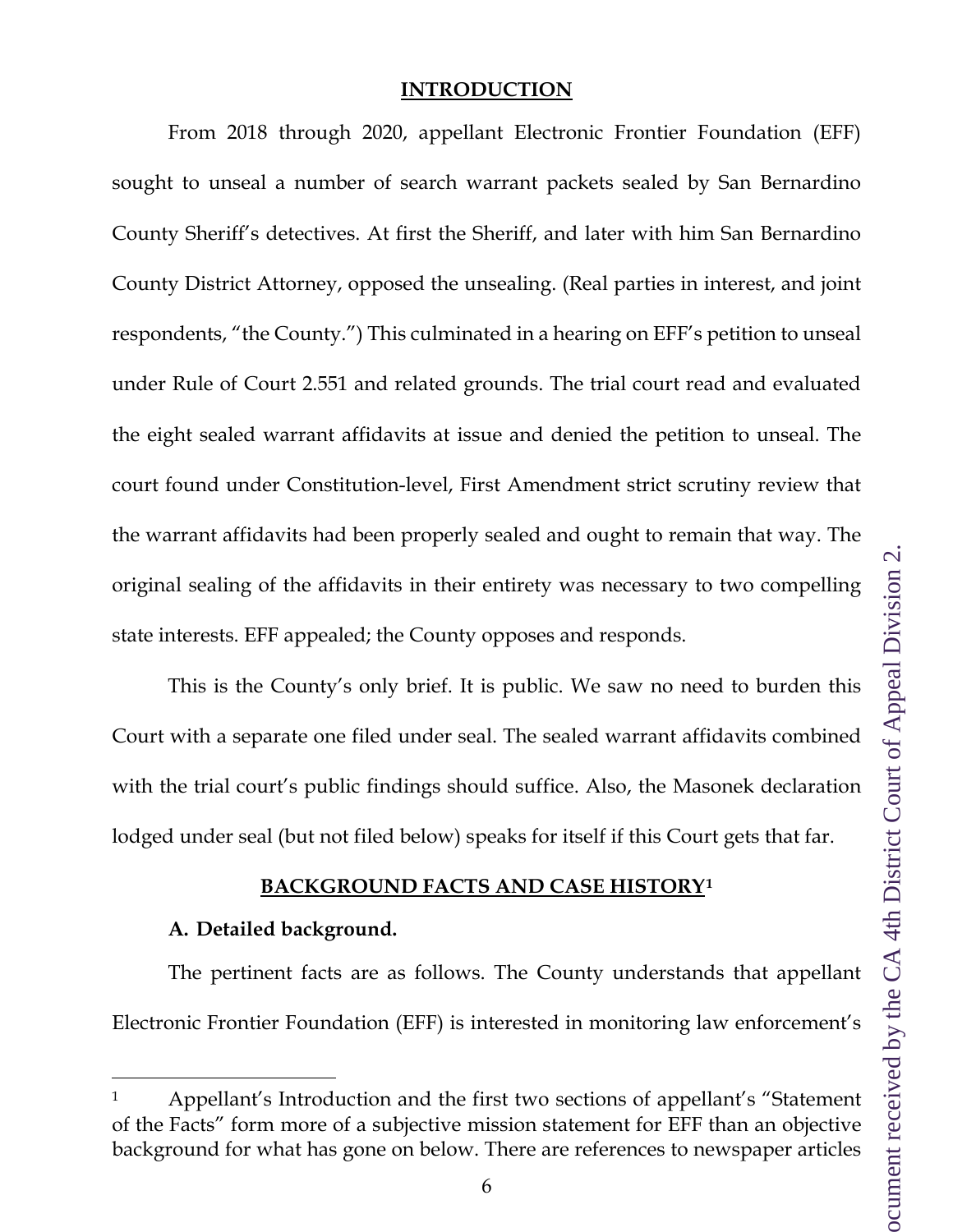monitoring of electronic communications, including its use of cell cite simulators, and that EFF routinely watches a California Department of Justice website where that department publishes notices of warrants authorized to use cell cite simulator technology. At some point, that department published on this website some minimal information about the warrants at issue here. EFF noticed and sought disclosure of the warrant numbers and other information, first, by means of a California Public Records Act request dated August 22, 2018. County Counsel opposed this on behalf of San Bernardino County Sheriff, as the affiants of the sealed warrant packets were all detectives for that department. EFF only was able to obtain the warrant numbers from that CPRA and related writ pursuit (CIVDS1827591), but it did not obtain unsealing or disclosure. This CPRA request and related writ pursuit appears to have taken place between 2018 and late 2019. (1 JA 1–5; 2 JA 177, 220.)

During the pendency of the above, EFF wrote a letter to Presiding Judge of the Superior Court, Hon. John Vander Feer, dated May 16, 2019. In it, EFF briefed its

and claims about San Bernardino County Sheriff's warrant statistics that were not subjected to judicial notice or to factfinding by the trial court. If the County is permitted the same leeway, this Court ought to know that even though the search warrants at issue authorized the use of cell site simulators, they were not, in fact, deployed in *any* of these warrants' execution. (See Ex. 17, 2 JA 240–241, email between Miles Kowalski, counsel for the Sheriff, and counsel for appellant, where Mr. Kowalski affirms that cell site simulators were not used in the execution of three particular warrants.) This unuse appears not to be in the record as it relates to the warrants still at issue, but if appellant can rely on unfound facts, then perhaps so can the County. At any rate, there is nothing in the joint appendix showing that cell site simulator technology was actually deployed. The County also objects to the 2018 Desert Sun article attached to Michael Risher's declaration (Ex. 17, 2 JA 246–251.) There is no sign it was submitted into or accepted as evidence. Mr. Risher did not attest in his declaration to the accuracy of any of the facts asserted therein.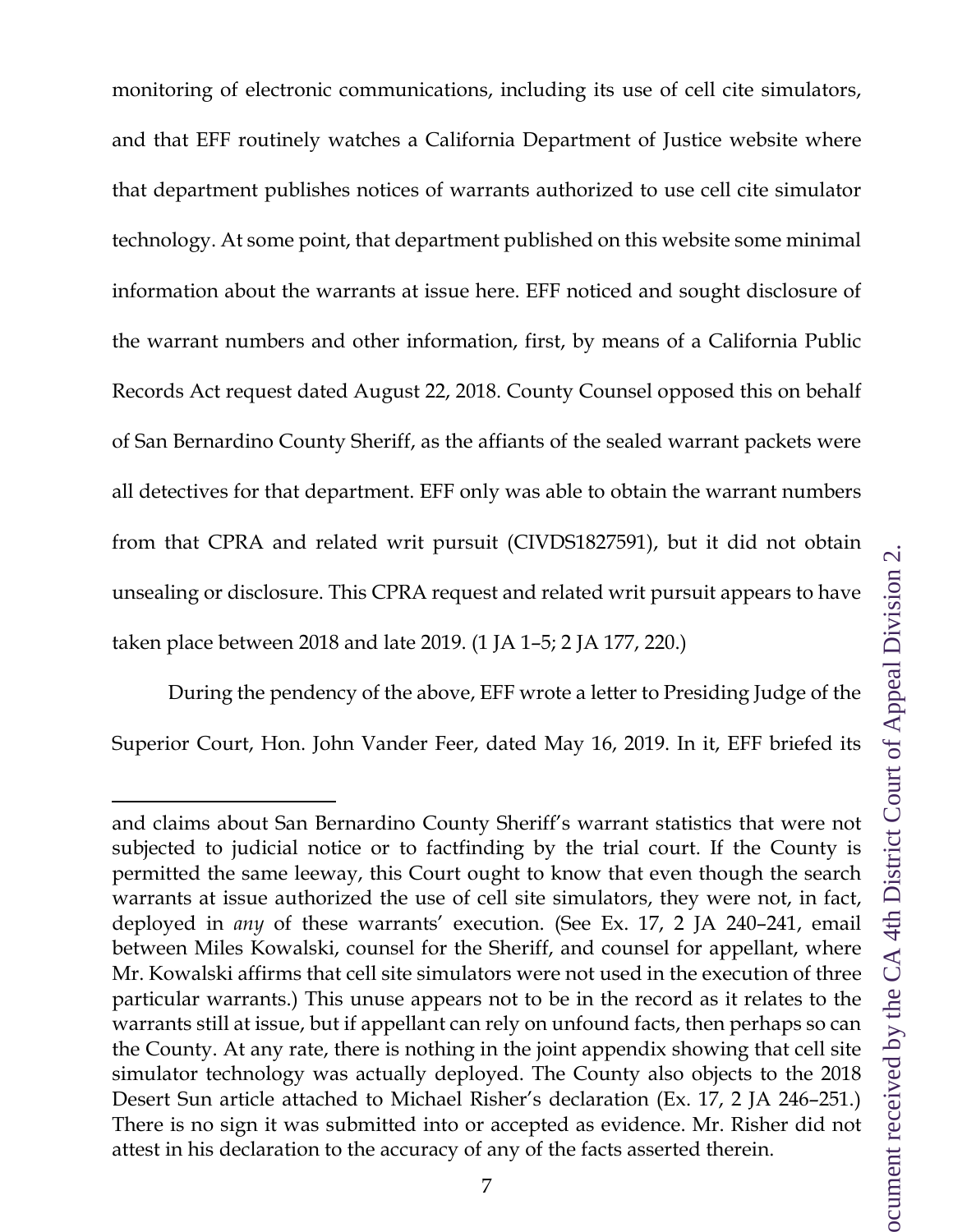position San Bernardino County Superior Court's warrant-sealing practice was awry, and that the Court should fix its process and disclose to EFF the sealed warrant materials of interest. (Ex. 4, 1 JA 42–67.)

Presiding Judge Vander Feer responded to EFF on June 6, 2019, declining to act on the grounds that EFF's contentions were already before a court in the writ proceeding, and for lack of jurisdiction as presiding judge to interfere with particular trial judges' warrant decisions or with law enforcement and prosecutorial agencies. (Ex. 5, 1 JA 70.)

EFF presented County Counsel with a second CPRA request, dated January 24, 2019, seeking disclosure of cell site simulator logs, annual reports addressing use of cell site simulators, and search warrant materials related to further website disclosures by California Department of Justice. It is likely this second CPRA request netted EFF another small number of sealed search warrant numbers.

Armed now with a list of sealed search warrant case numbers where law enforcement was authorized to use cell cite simulators, on October 8, 2019, EFF filed its petition to unseal, purportedly pursuant to Rules of Court 2.550 and 2.551. (Ex. 2, 1 JA 20–33.) The Sheriff through County Counsel and the District Attorney were deemed real parties in interest. (This is EFF's petition that led to this appeal.)

Neither real party (DA or Sheriff) filed a standard responsive pleading, but Rule of Court 2.551, subsection (h), prescribes a procedure whereby a court proposing to unseal must give notice to the parties, and unless otherwise ordered by the court, any party may serve and file an opposition within 10 days. Because the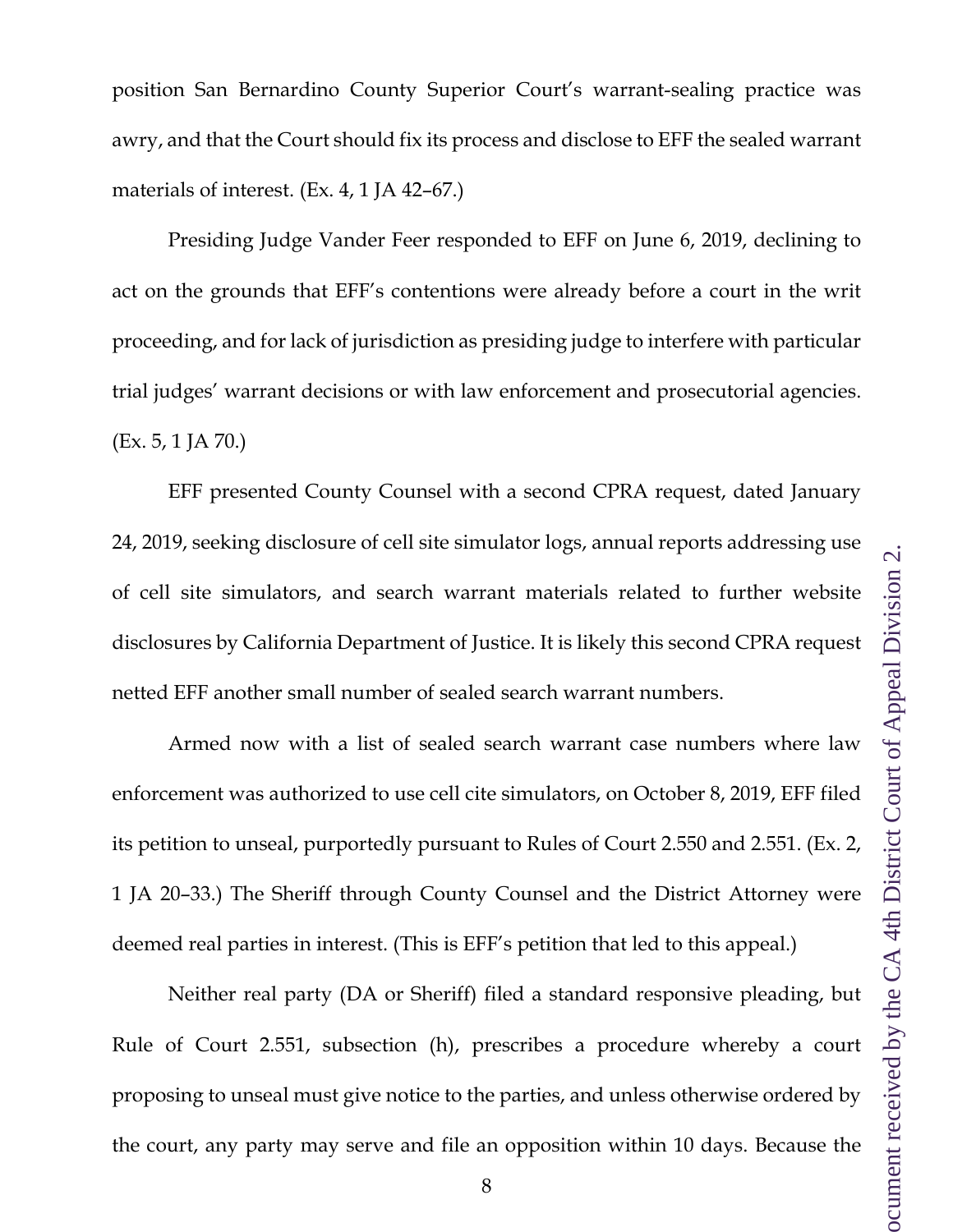trial court never proposed to unseal the sealed search warrant packets, this provision imposing a deadline for an opposition response appears never to have been triggered.

The main brief in opposition to unsealing was the District Attorney's Notice of Motion for Judgment on the Pleadings and Brief in Support, in which the Sheriff joined. (Ex. 13, 2 JA 173–192.) Also, in support of real parties' opposition, the District Attorney filed a supplemental letter on October 27, 2020 [containing argument on procedure and substance]. (Ex. 15, 2 JA 212-214.)

The District Attorney also lodged under seal a confidential declaration by Deputy District Attorney Christine Masonek, who attested therein that six of the eight sealed warrant affidavits remaining at issue pertained to four of her murder cases and that these sealed warrant affidavits must remain sealed in their entirety to preserve the safety of witnesses in her cases. (2 JA Ex. 14 [redacted version].). On October 5, 2021, the County requested that the unredacted declaration lodged under seal be transmitted to this Court, along with the sealed warrant affidavits [appellate exhibit number unassigned].)

Before the hearing, having met and conferred, the parties narrowed the sealed warrant affidavits at issue to eight. The County agreed not to object to the unsealing and disclosure of entire warrant packet number SBSW 18-0850. Real parties also did not object to the unsealing and disclosure of select documents from the remaining eight sealed search warrant packets, mainly the actual search warrants themselves, their respective sealing order pages, and their respective delayed notification orders.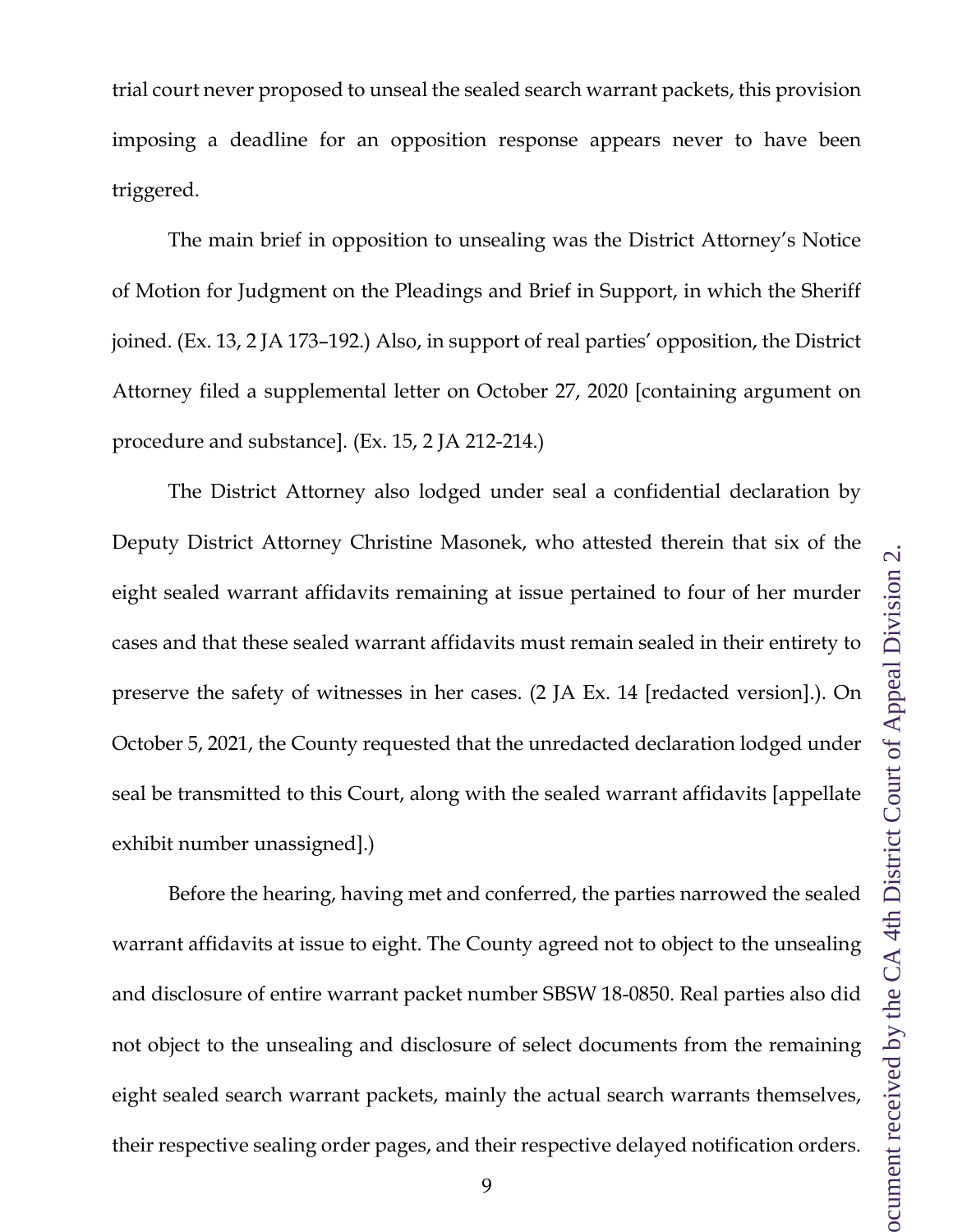(Exs. 9 & 10, 1 JA 84-89 (District Attorney's Objection Statement), and 90-93 [Sheriff's Objection Statement].)

EFF filed an opposition brief (Ex. 16, 2 JA 215–234), and the District Attorney filed a Reply. (Ex. 18, 2 JA 252–259.)

The District Attorney contested and never conceded that appellant EFF had standing to unseal search warrants required to be "kept confidential under law," or any right to access any of the materials including the select pages disclosed in August of 2020. We merely did not object to the trial court unsealing and disclosing the selected pages at that time. (Ex. 9, 1 JA 088, paragraph 12.)

### <span id="page-9-0"></span>**B. The Hearing and ruling.**

#### **1. The specific warrant affidavits.**

<span id="page-9-1"></span>At issue below was whether the trial court should unseal and disclose the following *sealed* search warrant affidavits, all of which remained in possession and control of San Bernardino County Superior Court (and/or its respective authorizing magistrates):[2](#page-9-2)

<span id="page-9-2"></span><sup>&</sup>lt;sup>2</sup> The references to "cause of action" come from EFF's Petition to Unseal. (Ex. 2, 1 JA 20, 26–31.) All but the first and last warrants in the list relate to four murder cases in San Bernardino County, prosecuted by Deputy District Attorney Christine Masonek. Those four murder cases are: (1) People v. Isaac Aguirre, FSB18002619, in its pretrial phase currently set for "Dispo./Reset" (status conference) on November 12, 2021, in Department S14 of Superior Court at the San Bernardino Justice Center, Hon. Ronald R. Christianson presiding; (2) People v. Robert Fernandez, FSB18002620, currently set for sentencing on January 6, 2022, in Department S4, Hon. W. Powell presiding; (3) People v. Matthew Manzano, FSB18002623, which is on post-judgment appeal in E075445; and (4) People v. Richard Garcia, FSB18002622, where Garcia was sentenced to 30 years state prison pursuant to plea agreement.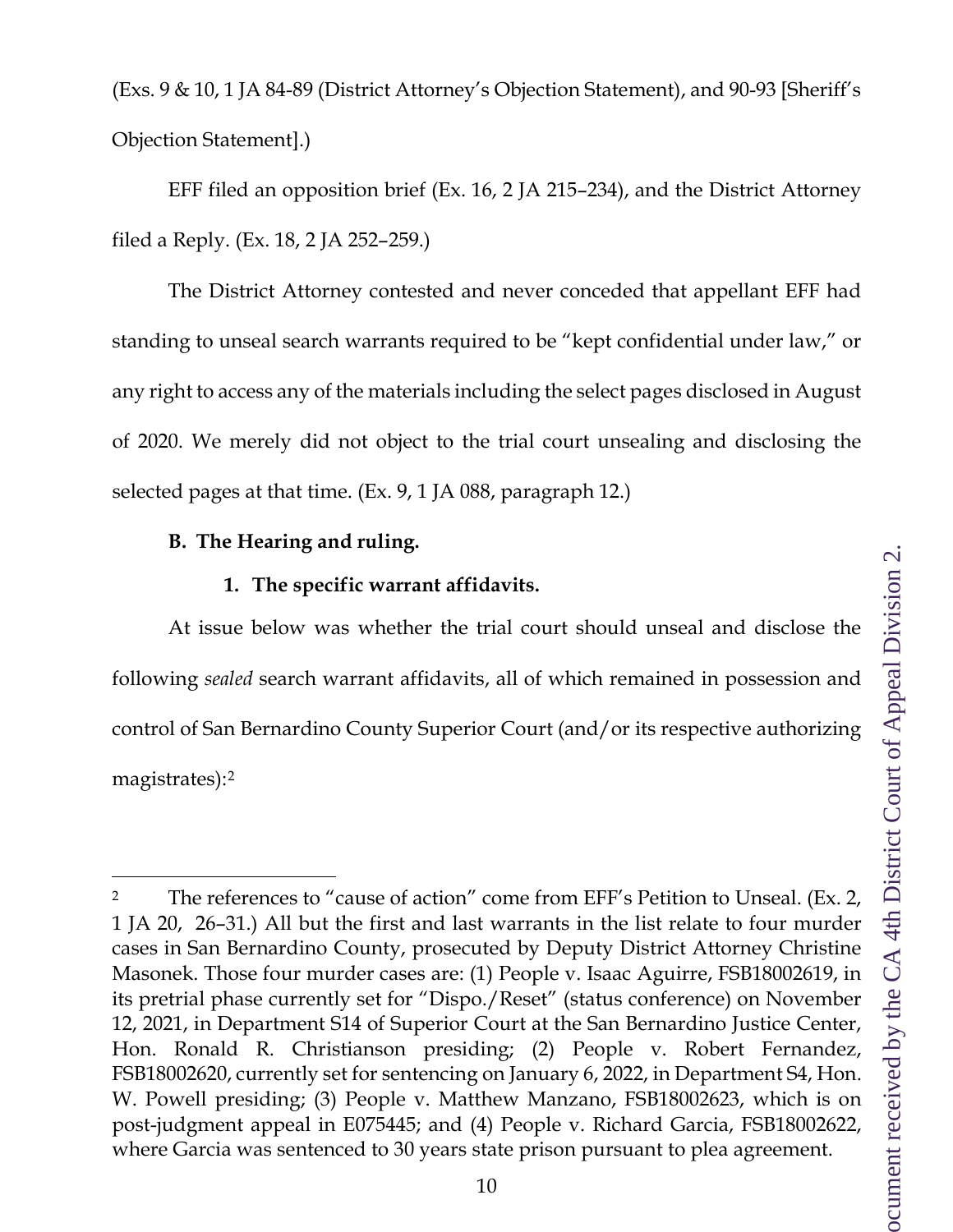- a. SBSW 18-0298 (second cause of action; unrelated to DDA Masonek's murder cases);
- b. SBSW 17-0615 (third cause of action);
- c. SBSW 17-0694 (fourth cause of action);
- d. SBSW 17-0695 (fifth cause of action);
- e. SBSW 17-0834 (sixth cause of action);
- f. SBSW 17-0890 (seventh cause of action);
- g. SBSW 17-0892 (eighth cause of action);
- h. SBSW 18-0259 (ninth cause of action; unrelated to DDA Masonek's murder cases).

These warrants at issue were signed by magistrates (and retained by them or the Superior Court) from March 2017 through March of 2018. The affiants were all San Bernardino County Sheriff detectives (or peace officers of other rank). Each of the warrants was sealed by the issuing magistrates under one or more of the following grounds: *People v. Hobbs* (1994) 7 Cal.4th 948; Evidence Code section 1040 [official information privilege], Evidence Code section 1041 [identity of confidential informant]; and Evidence Code section 1042 [rules regarding privileged information in same Article, including sections 1040 and 1041].)

### **2. The trial court's principal ruling: by findings of strict scrutiny, the court held that the warrant affidavits ought to remain sealed indefinitely.**

<span id="page-10-0"></span>After recounting his extensive judicial search warrant experience, Judge Moore affirmed that he had "personally read all of these warrants and all of the appended affidavits." (RT 22: 20–21.) Judge Moore was "satisfied that there is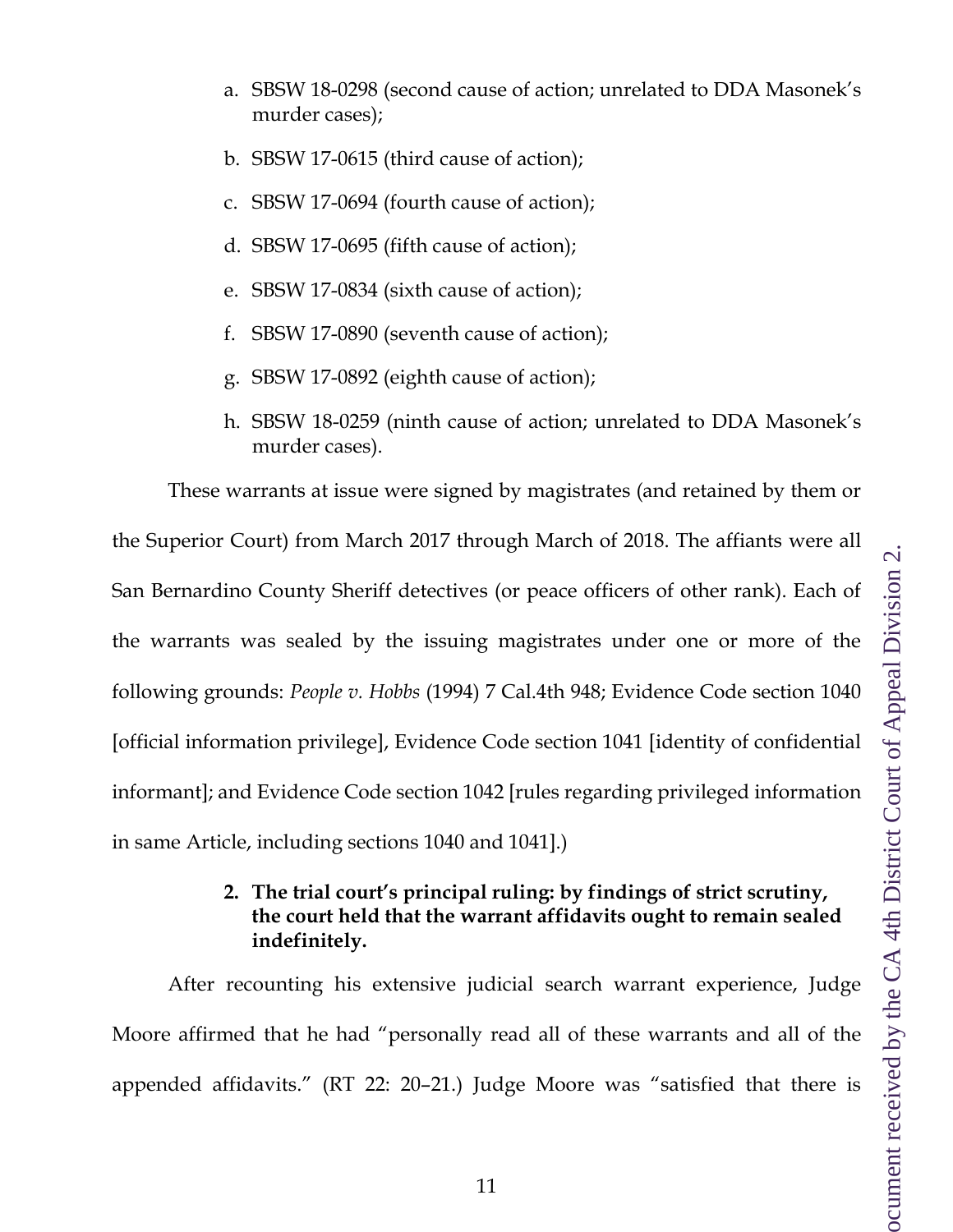nothing in any of those affidavits—in the Hobbs' declarations and those affidavits that should be released now or ever." (RT 23:9–11.)

Judge Moore ruled that there was a "compelling state interest" in protecting both confidential informant identity and in protecting police sources and methods, which was "unquestionably and issue in all of these [warrants]." (RT 24: 12–16.)

EFF contends that the court failed to apply strict scrutiny correctly. They say the court didn't consider narrow tailoring, but Judge Moore's language made it clear he did even though he may not have used those words. He said, "There is nothing about these [warrant affidavits] that can be partially released." (RT 24: 6–7.) He then explained that releasing any portion of these affidavits "begins to give somebody an opportunity to being to unwind the confidential information that is contained therein." (RT 24 8–12.)

The judge's findings were very specific to these *particular* warrant affidavits. (RT 32: 11–14.) EFF found it hard to believe that there was no reasonably segregable portion of the warrant affidavits. (RT 25.) But the court explained that these warrants were *unlike* many others it had seen, where the affidavits had separate "*Hobbs*" portions separate from the rest of the affidavit. (RT 26.) The court again explained that revealing any portion of these affidavits would allow agents for the criminal defense to discover police methods and informant identities. (RT 26–27.)

And so Judge Moore, a second time, said there was "[a] compelling state interest in keep that [sealed condition] as a state of affairs." (RT 27: 5–7.)

12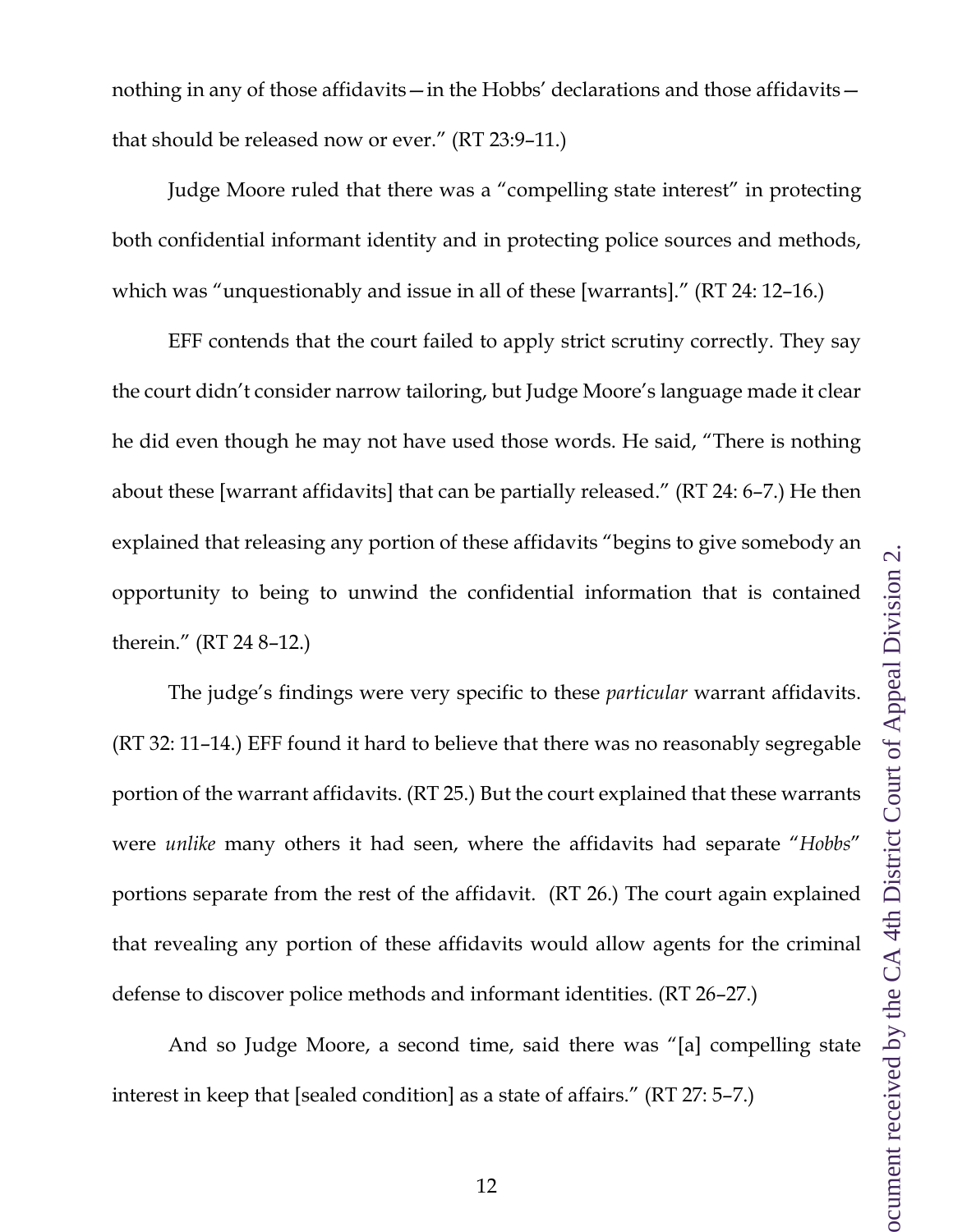Although EFF finds fault in the Notice of Ruling's version of the court's ruling —saying the court found only an "important state interest" instead of a "compelling" one in protecting the identity of the informants (Ex. 20, Notice of Ruling, 2 JA 268: 22), this was merely a drafting error on the part of the County. Nowhere in the reporter's transcript of the hearing on January 15, 2021 did Judge Moore refer to the sealing interest as anything besides "compelling."[3](#page-12-0) The reporter's transcript of the proceedings is prima facie evidence of such proceedings (Code Civ. Proc., § 273), and "[s]tands as proof of the particular facts therein set forth until it is both contradicted and overcome by other evidence [citation]...." (*In re Evans* (1945) 70 Cal.App.2d 213, 214.) Conflicts between the reporter's and clerk's transcripts are generally presumed to be clerical in nature and are resolved in favor of the reporter's transcript unless the particular circumstances dictate otherwise. (*In re Merrick V.* (2004) 122 Cal. App. 4th 235, 249.)

Then came the third mention. Anticipating appellate review, the trial court reaffirmed it had read "each and every warrant,"

> [a]nd, as to each warrant, I have found a compelling public interest that there is no lesser remedy available other than to keep these documents sealed, those documents being those portions in each warrant that you have not already received.

(RT 29:17–30:2.)

<span id="page-12-0"></span>The word "important" was never used in the hearing—at all. There were six instances of "compelling," five of which the court uttered, four of which it used to describe the sealing interest at stake.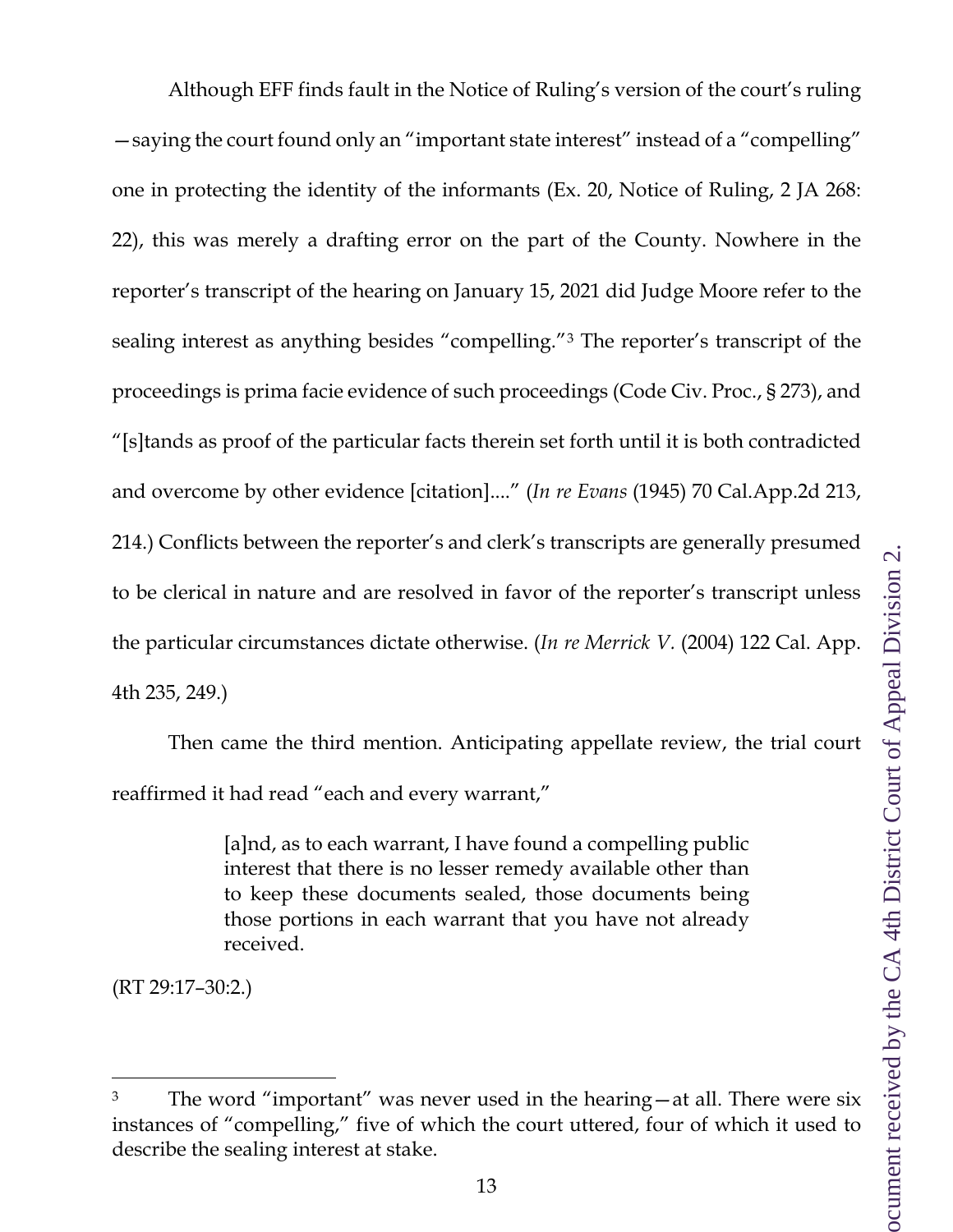And, near the hearing's end, the court said it all again, a fourth time:

The petition is denied. I am denying the request to unseal the specified court records. I'm not going to list them all. They are listed in the moving papers. So I am denying the petition as to all.

I am finding that the law does not provide for the kind of release that Petitioner seeks. Beyond that, I am finding that, even if such a release would under some circumstances be authorized, I am finding that under the circumstances of *these specific warrants*, having reviewed them all, all should remain sealed because without specifying details, they are *compelling State reasons* involving either the safety of individuals or the protection of law enforcement technics [sic] and methods all which justify sealing these documents. And there is no legislature [sic; "less restrictive"?] remedy available other than to *keep them sealed*.

(RT 32: 2–19, italics added.)

As for sealing duration, the court ruled that the affidavits should not be disclosed "now or ever," although it speculated that somewhere in the far future this ruling could be revisited, but only after "everyone in the case is dead" and the need for secrecy and technological progress obviate the court's "now or ever" comment. (RT 23:11–16.)

### **3. Other issues addressed.**

<span id="page-13-0"></span>In addition to this principal ruling, the court addressed several other intertwined issues.

First, the court declined to file and consider the District Attorney's proffered declaration under seal by Christine Masonek. (Ex. 14, 2 JA 193–211; sealed version transmitted].) The court declined to consider it because it was ex parte and EFF did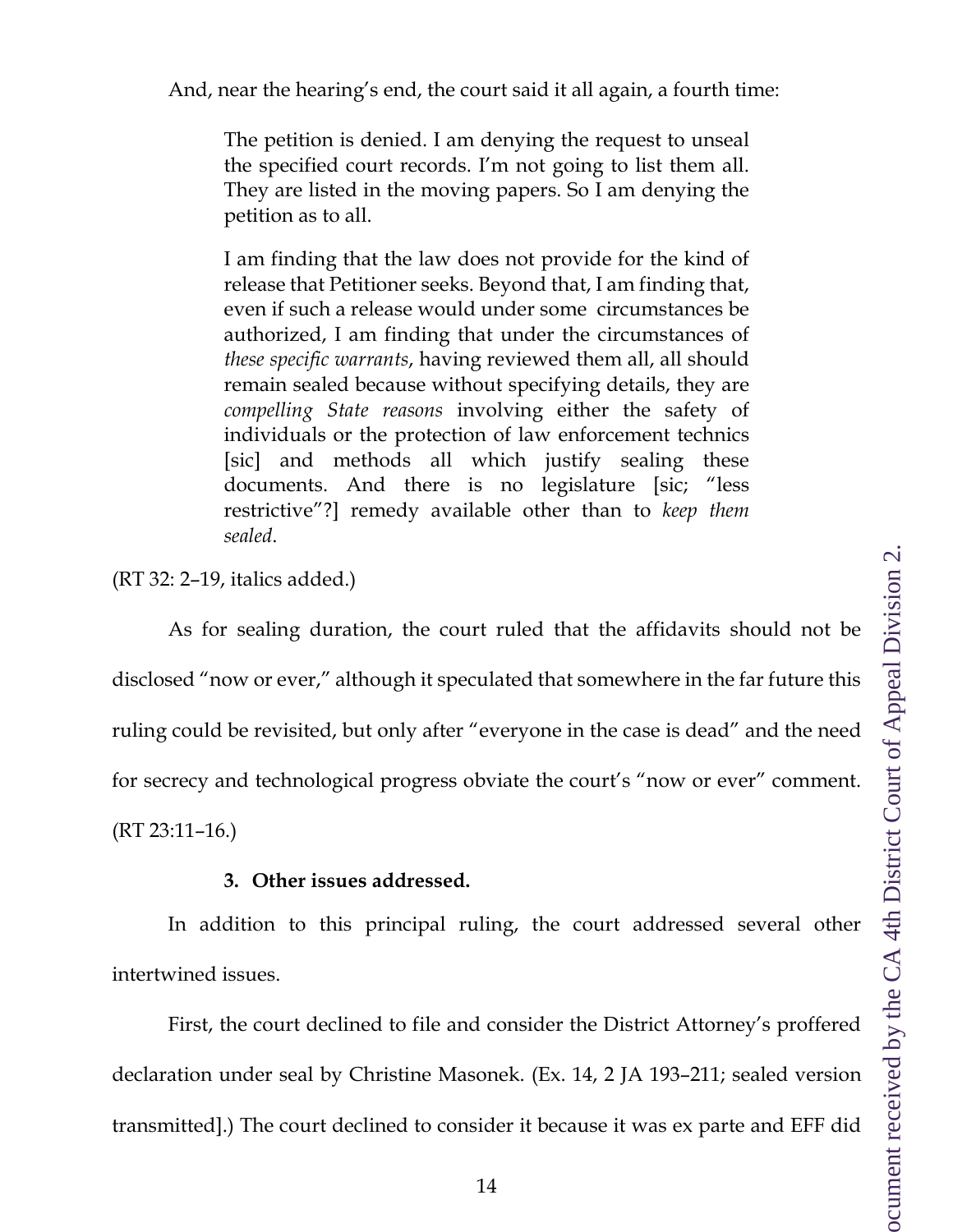not have a chance to test it by cross-examination. (RT 21:24–22:5.) With respect, the County believes this was error, although it did not prejudice the ruling in our favor.

Subsection (2) of Rule of Court 2.551(h), upon which EFF relied for its petition, provides that a "motion, application, or petition" to unseal "

> and any opposition, reply, *and supporting documents* must be filed in a *public redacted version and a sealed complete version* if necessary to comply with (c).

The very rule invoked to unseal contemplates redacted and sealed "supporting documents" such as the County proffered below. This stands to reason because if the affidavits themselves are privileged, the only way for the real parties in interest to discuss the consequences of disclosure with the court is ex parte, under seal. The District Attorney obeyed this rule with its proffer of the Masonek declaration. Therefore, should this Court vacate the ruling for any reason, and remand the case, it should also order that the trial court to filed under seal and consider the Masonek declaration.

Second, the trial court did not rule on the parties' differences concerning who had the burden. EFF thought it was real parties' burden to seal or to maintain the sealing. We thought the opposite and still do, although we invited strict scrutiny and argued as if we did have the burden. We discuss burden issues in the argument section as they arise.

Third, the trial court addressed Penal Code section 638.52 [trap and trace or pen register authorization procedure], which EFF had included in its "causes of action" and in its petition. By the hearing, EFF had backed away from 638.52. The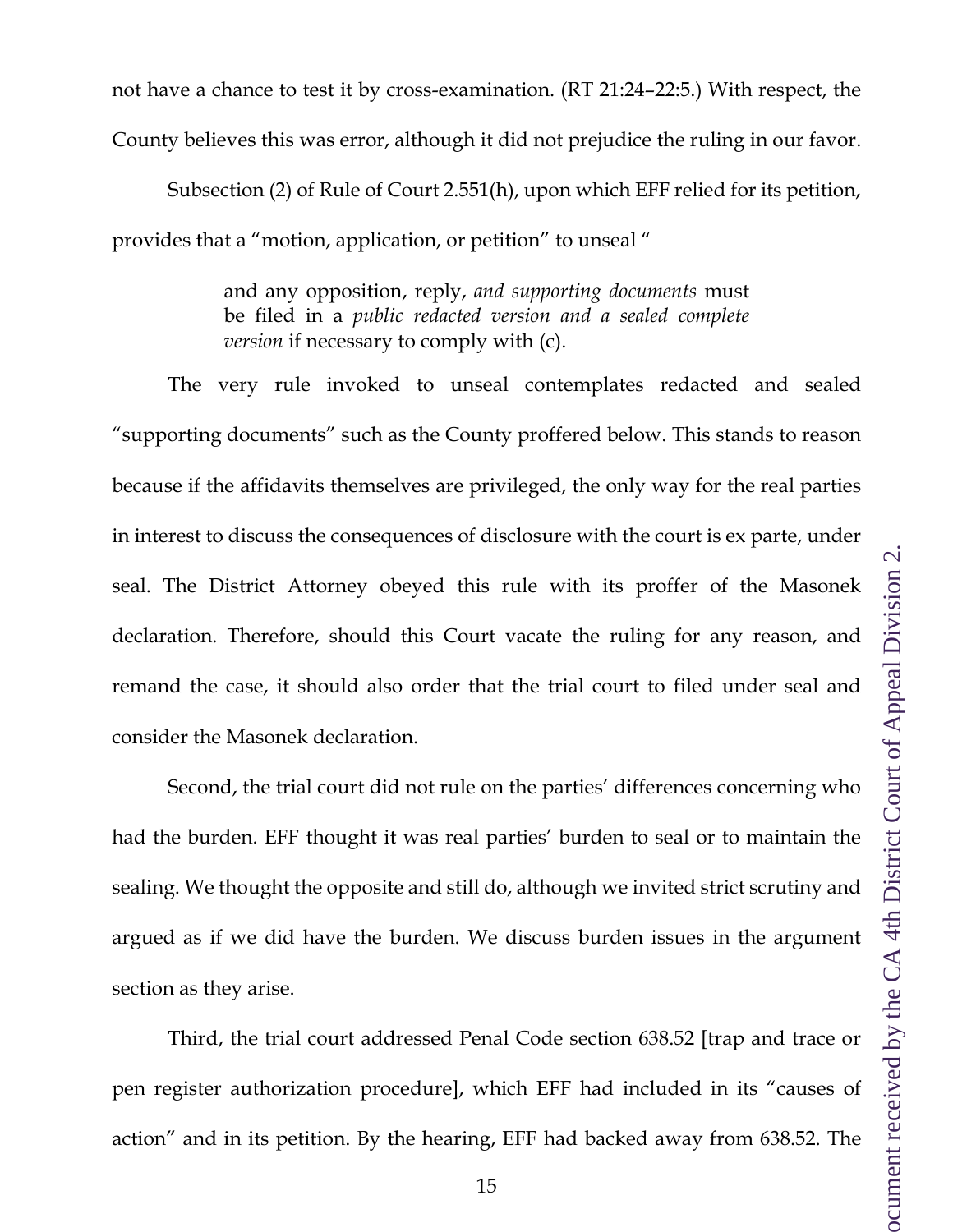court had researched its text and legislative history and noted that the statute did not provide for unsealing and disclosure to the public of sealed warrants. (EFF argued that use of cell site simulators, which it thought was at issue, was not governed by that statute but instead by regular search warrant law, Penal Code section 1534. See RT pp. 17–19.) The court was correct to spot this new and developing issue, although EFF appears to be correct, at least about the early trend: the County's research shows the few jurisdictions to consider it hold that judicial authorizations under trap and trace and pen register statutes do not cover the use of cell site simulators. (33 A.L.R.7th Art. 8, § 19 [mentioning the Fifth Circuit, Maryland, and New York].)

Fourth, throughout the hearing, the court was skeptical and critical of EFF's novel notion of unending scrutiny of warrants sealed under *Hobbs* and Evidence Code sections 1040 and 1041. (RT 21: 14–22.) "[U]p until this petition," the court had

> never seen an argument raised based on the longstanding language of 1534 that, once something has been sealed, it needs to be rereviewed and resealed and the sealing extended. You haven't cited any case authority for that. I think your interpretation of the language here really flies in the face of the underlying intentions of *Hobbs*.

(RT 21: 15–22.) The court was correct, here, as the County will show.

Fifth, the District Attorney questioned EFF's standing to seek unsealing throughout the leadup to the hearing. Then there, we clarified that EFF of course can *approach* the court to seek unsealing, but once the court sees that the search warrants have been sealed under *Hobbs* or Evidence Code sections 1040, 1041, or 1042, the matter should end there. That is the end of petitioner's standing. (RT 27:22–28:3.) The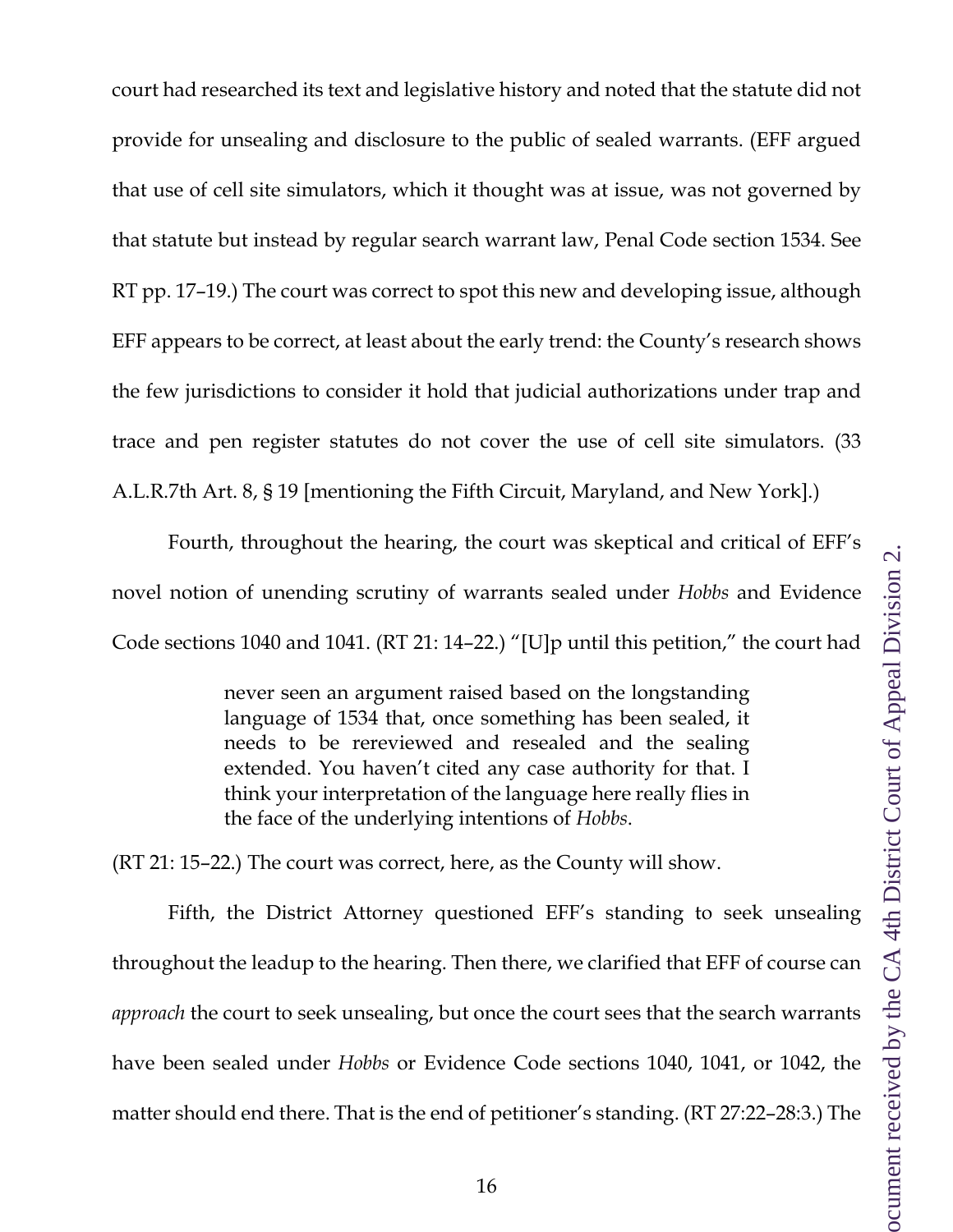court declined to rule on that issue, believing it was better addressed at the appellate level. (RT 28: 4–17.) The County preserves that issue, here.

#### **C. A Note of clarity regarding EFF's appeal.**

<span id="page-16-0"></span>At various places in EFF's opening brief, it refers to the trial court as having "sealed" the warrants. (See, e.g., AOB 37, heading IV. A., alleging the trial court erred "… Before Sealing the Affidavits in Their Entirety"; and 39, heading IV. A. 2., alleging trial court error for failing to make required findings supporting "… The Overriding Justification for Sealing."

This characterization is wrong. The County was not trying to seal anything; EFF was instead trying to unseal that which already had been sealed. (Ex. 2, 1 JA 20- 33 [EFF's Verified Petition to *Unseal*]; and Ex. 16, 2 JA 215-234 [EFF's Motion to *Unseal* Court Records…"], italics added.) The County defended the status quo. EFF had the burden, especially because it has failed to demonstrate any right of access. (*See NBC Subsidiary v. Superior Court* (1999) 20 Cal.4th 1178, 1218, fn. 40 ["[T]he burden of demonstrating reasonable alternatives to closure rests with the press."].)

Moreover, contrary to EFF's position, an order to unseal a court record, as well as an order denying sealing, "[d]oes *not* require express factual findings by the trial court." (*Overstock.com, Inc. v. Goldman Sachs Group, Inc.* (2014) 231 Cal.App.4th 471, 488, italics added.) "Motions to unseal court records are governed by rule [of Court] 243.2(h)[now 2.551(h)], which does not impose a requirement of express findings." (*People v. Jackson* (2005) 128 Cal.App.4th 1009, 1020, citing *In re Providian Credit Card Cases* (2002) 96 Cal.App.4th 292, 301–302.)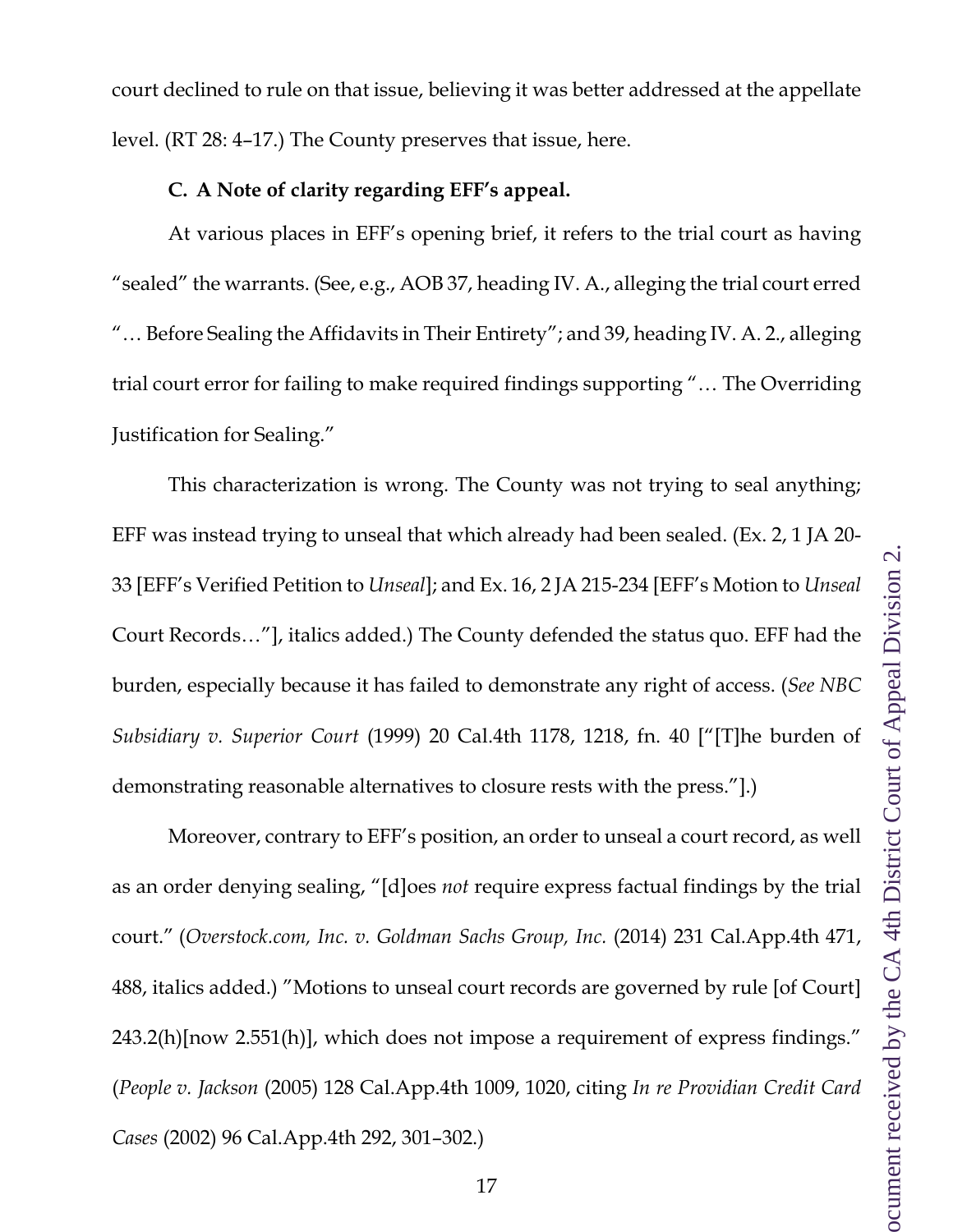Nevertheless, in addition to contending against EFF's wholesale standing argument, the County *invited* strict scrutiny below, confident that the trial court's review of the particular warrant affidavits at issue in EFF's effort to *unseal* would meet that standard, and thereby meet any lesser standard, and, at last, survive appellate review.

It is important to keep all this straight in order to select and apply the correct standards of review. (We say "standards," plural, because each asserted right of access has a pertinent standard of review.)

#### **ARGUMENT**

#### **I.**

# <span id="page-17-1"></span><span id="page-17-0"></span>**The standard of review depends on the ground for each applicable right of access.**

The County acknowledges appealability. Orders concerning the sealing and unsealing of documents are appealable as collateral orders. (*Oiye v. Fox* (2012) 211 Cal.App.4th 1036, 1064); *Mercury Interactive Corp. v. Klein* (2007) 158 Cal.App.4th 60, 77.)

The standard of review in right-of-access cases depends on the right of access invoked below. (*See Overstock.com*, *supra*, 231 Cal.App.4th 471, 485 [different levels of protection may attach to various records in a given case, depending on whether access is predicated on First Amendment or common law].)

Here, in denying EFF's petition to unseal the warrant affidavits, upon the County's invitation, the court applied strict scrutiny commensurate with the First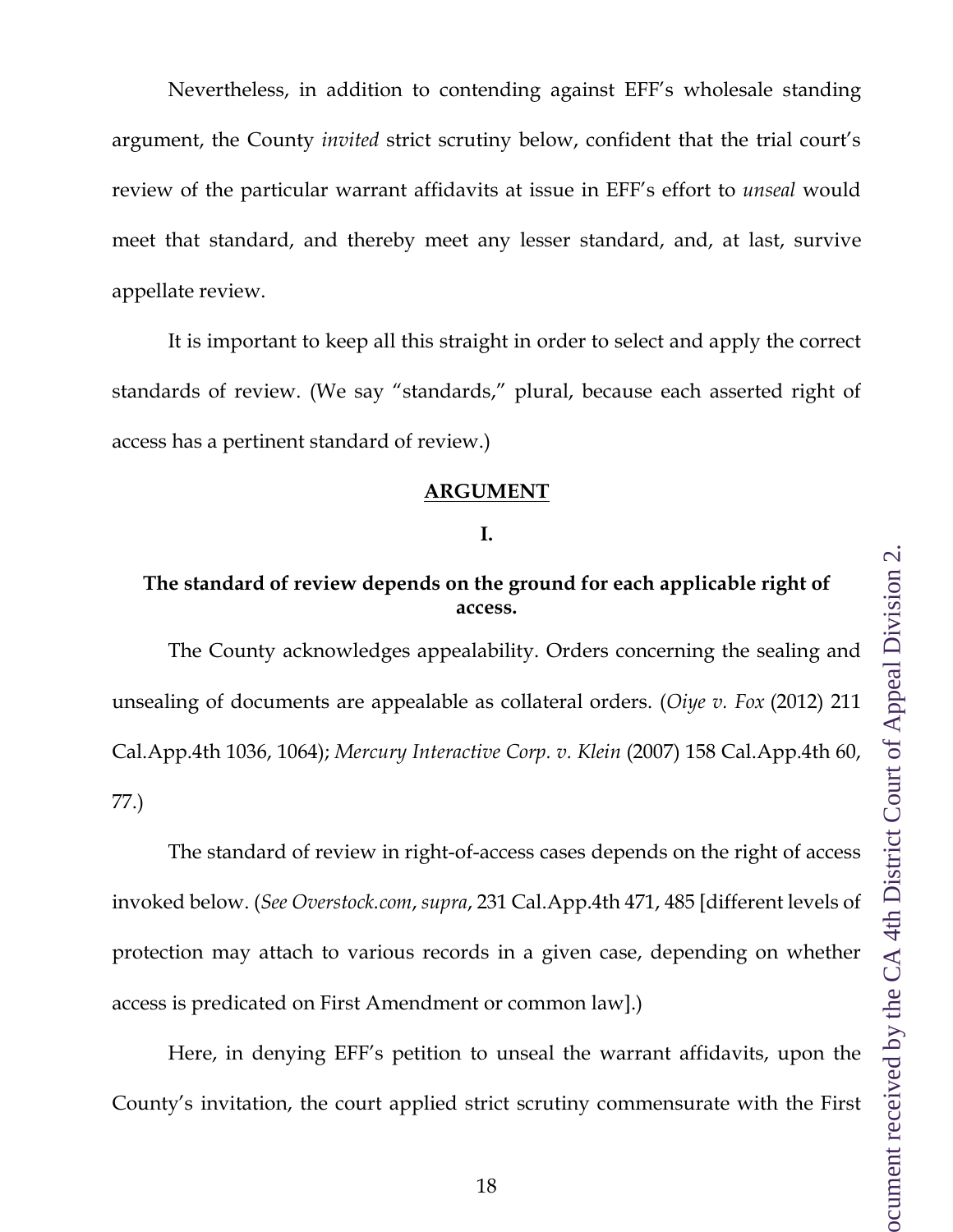Amendment right-of-access analysis. Review of such rulings calls for independent review, which on a cold record like this one, is the same as *de novo* review. (*People v. Jackson*, *supra*, 128 Cal.App.4th at 1021.)

We denied below and continue to deny that EFF or the public has any right of access to the sealed warrant affidavits, but we willingly submitted our contention to constitution-level strict scrutiny, below. And we do not object now to its corresponding review standard. This is because "First Amendment standards ultimately involve a balancing test, and the First Amendment right of access receives more protection than the common law right." (*Overstock.com* at 485–486.) Thus, if this Court finds the trial court order (denying petition to unseal) "satisfy[ies] the First Amendment standard … [it] will necessarily find that the order satisfies the common law standard as well." (*Id*.)

When the common law right of access applies, appellate courts generally employ the abuse of discretion standard in reviewing sealing orders, while reviewing de novo any errors of law upon which the court relied in exercising discretion. (*Overstock.com* at 490.)

**II.**

### <span id="page-18-0"></span>**Because there is no First Amendment right of access to sealed search warrant affidavits, the trial court did not err, and this Court need not review its ruling under the First Amendment review standard.**

From the get-go, EFF has claimed that several grounds bestow a qualified right of access to unsealing and disclosure of the sealed search warrant contents. The one looming most notably in the foreground is the First Amendment right of access to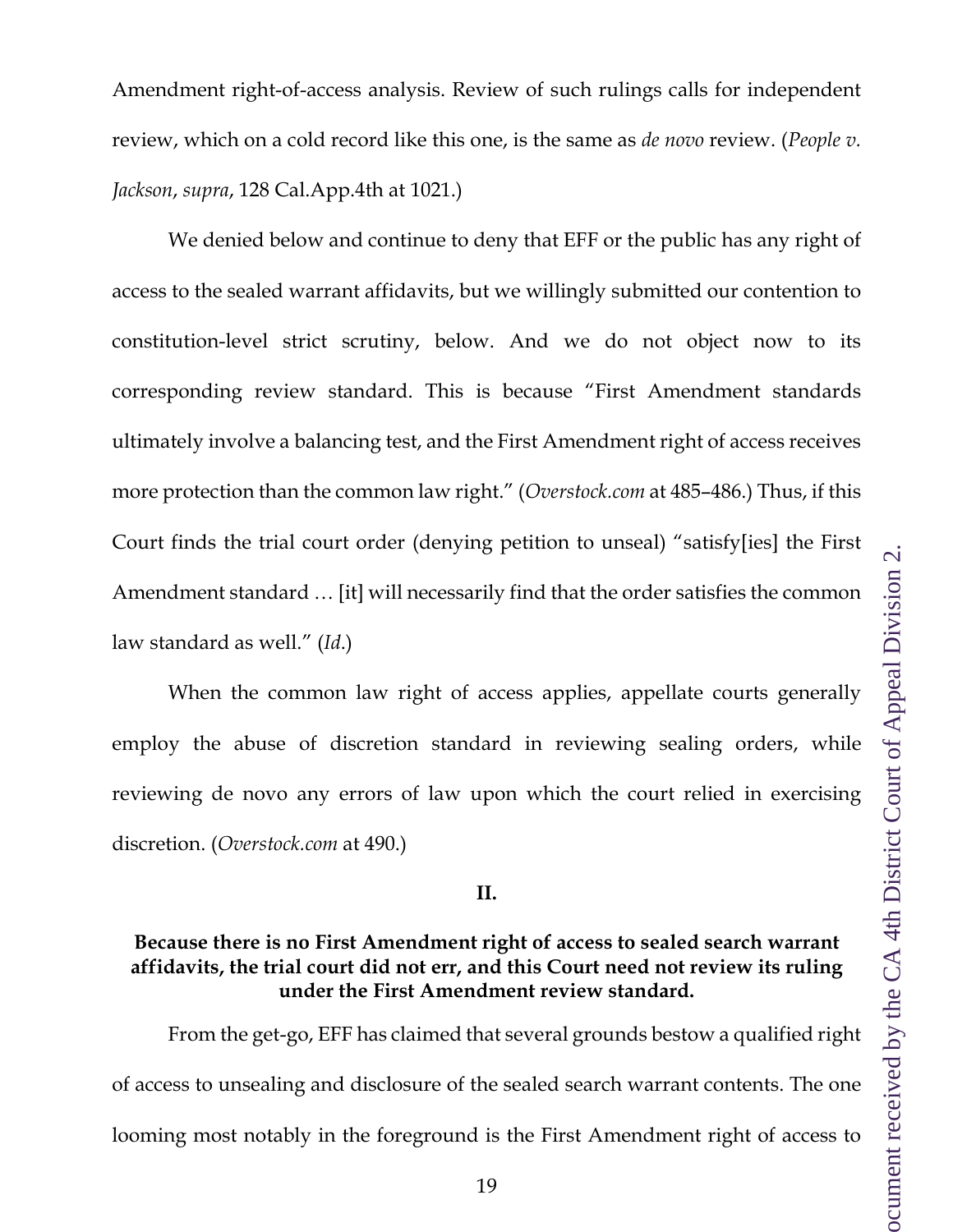court records. But the County's position is that the public, including EFF, has *no* First Amendment right of access to *any* warrant materials sealed upon privileged grounds. Not even a qualified right. The California Supreme Court has never ruled there is such a right. Nor, to our knowledge, has any appellate court, although the *Jackson* case seems to have assumed otherwise without objection.

Courts have inherent and implied powers to issue protective and sealing orders where appropriate. (*PSC Geothermal Services Co. v. Superior Court*, *supra*, at 1712; *Rosato v. Superior Court* (1975) 51 Cal.App.3d 190, 206; *United States v. Mann* (9th Cir. 1987) 829 F.2d 849, 853.) There are also a pair of multipurpose Rules of Court, 2.550 [sealing] and 2.551 [unsealing] congruent and intertwined with First Amendment access, but as we will show in a dedicated section, these rules do not help EFF unseal what they seek and are wholly inapplicable for at least three reasons.

But in the litigation below and in its briefing now, EFF has not and cannot show that California has recognized a First Amendment right of access to warrant materials sealed under privilege law.

#### **A. California courts have not declared a First Amendment right of access.**

<span id="page-19-0"></span>California's principal First Amendment right-of-access case is *NBC Subsidiary* (*KNBC-TV*)*, Inc. v. Superior Court* (1999) 20 Cal.4th 1178. There, the California Supreme Court ruled that under Code of Civil Procedure section 124, as construed to be constitutional under a First Amendment overlay, the public has a right of access to civil trial proceedings. The state high court comprehensively examined First Amendment rights of access in both criminal and civil cases, and then left us with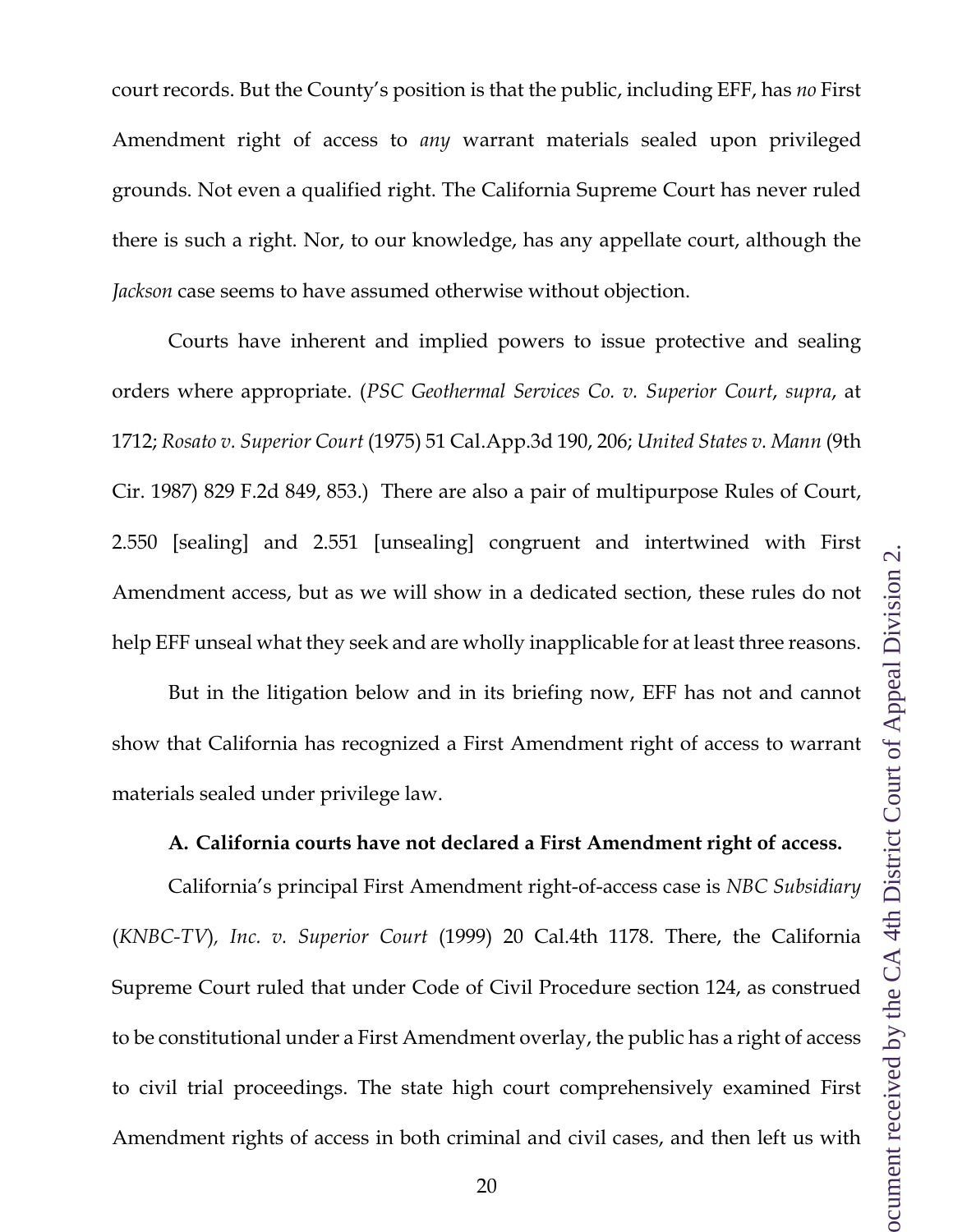two steps for allowing the sealing of judicial records. The first step is notice, and the second is a four-part scrutiny. More on this test, below.

But the California Supreme Court did not arrive at its holding in *NBC Subsidiary* until after it answered a key question that EFF leaves unsatisfactorily hanging in this case—whether there is a First Amendment right of access to begin with.

The County believes EFF has no First Amendment right of access to sealed warrant materials, because under *Press-Enterprise Co. v. Superior Court* (1984) 464 U.S. 501 ("*Press-Enterprise II*"), the parent of *NBC Subsidiary*, when deciding whether a qualified right of access to court procedures attaches under the First Amendment, the Supreme Court examines (1) the historical openness of the proceeding in question, and (2) "whether public access plays a significant positive role in the functioning of the particular process in question." (*Id.* at 8.) Then, "If the particular proceeding in question passes these tests of experience and logic, a qualified First Amendment right of public access attaches. But even when a right of access attaches, it is not absolute. [Citation.]" (*Id.* at 9.)[4](#page-20-0) This two-part analysis has come to be known as the "experience and logic" test. (*See In re Search of Fair Finance* (6th Cir. 2012) 692 F.3d 424, 430.)

*NBC Subsidiary* is not a universal solvent, or a confidential file opener. That case involved a sequel suit to Sondra Locke's original "palimony" suit against actor

<span id="page-20-0"></span><sup>4</sup> *Press-Enterprise II* involved access to transcripts of a preliminary hearing.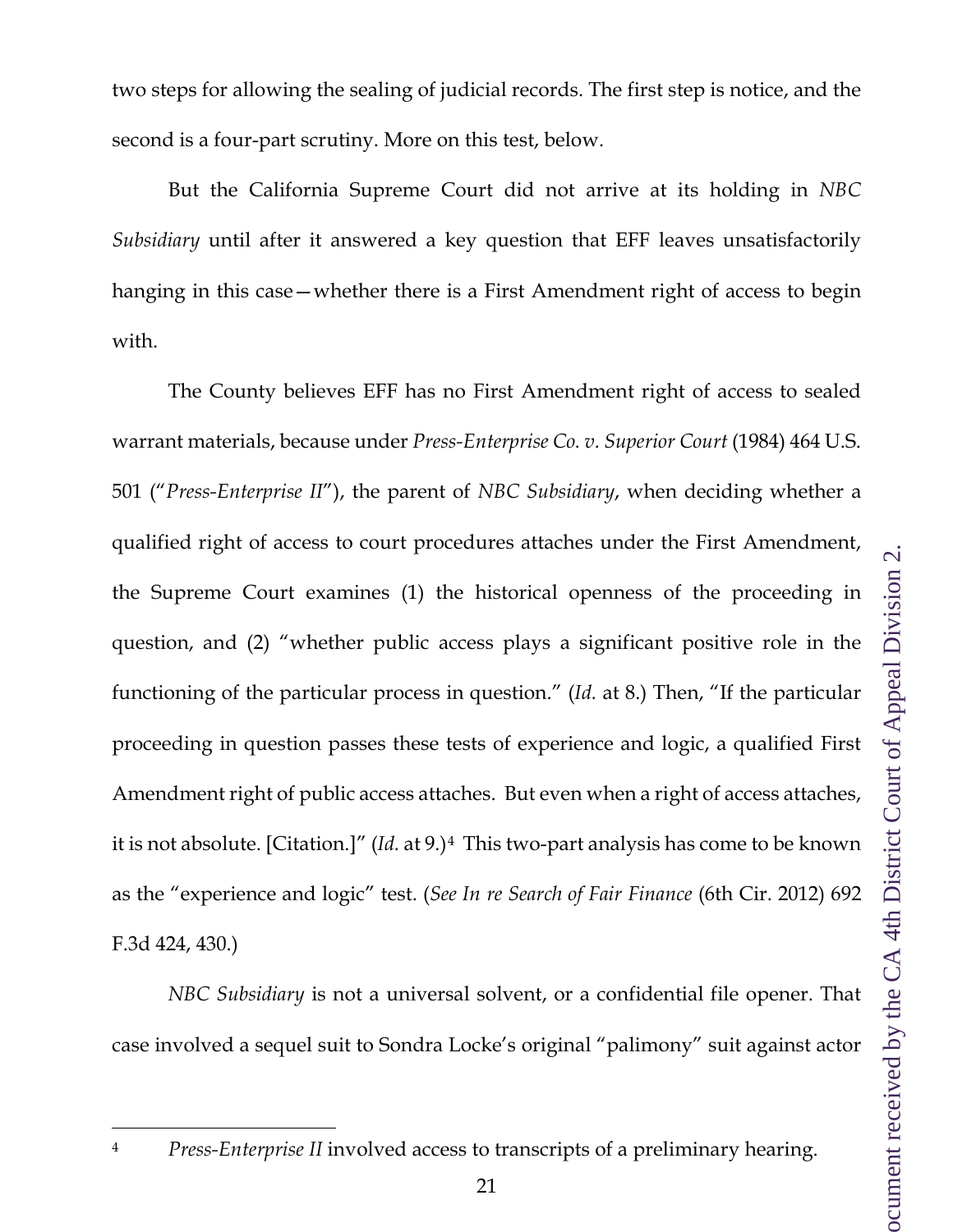Clint Eastwood. The civil court there sealed all documents and hearings except what was done in the presence of the jury to protect the litigants from publicity harming their fair trial. The media petitioned to unseal the transcripts already logged, and to open future hearings. In granting relief to the media, the California Supreme Court applied the *Press-Enterprise II* test and held the public has a qualified right of access to "ordinary civil trials and proceedings." (*NBC Subsidiary*, *supra*, 20 Cal.4th at 1212.)

But to date there appears to be no California case holding that sealed warrant materials (1) have been historically open within the meaning of First Amendment case law, or (2) that public access to affidavits sealed to protect confidential informants and law enforcement methods plays a significant positive role in the warrant process. Not even *People v. Jackson*, *supra*, 128 Cal.App.4th 1009, which we address, below. (*See Guerrero v. Hestrin* (2020) 56 Cal.App.5th 172, 196 [appellate court refrained from deciding whether uncharged wiretap target had a First Amendment right to unseal wiretap application and supporting affidavits; reversed and remanded on separate ground.].)

Some court proceedings and documents are accessible via the First Amendment and some are not. *NBC Subsidiary* made this plain in footnote 29:

> In *Press–Enterprise II,* the high court distinguished "presumptively open" preliminary hearings from other proceedings as to which there is no First Amendment right of access. It observed: "Although many governmental processes operate best under public scrutiny, it takes little imagination to recognize that there are some kinds of government operations that would be totally frustrated if conducted openly. A classic example is that 'the proper functioning of our grand jury system depends upon the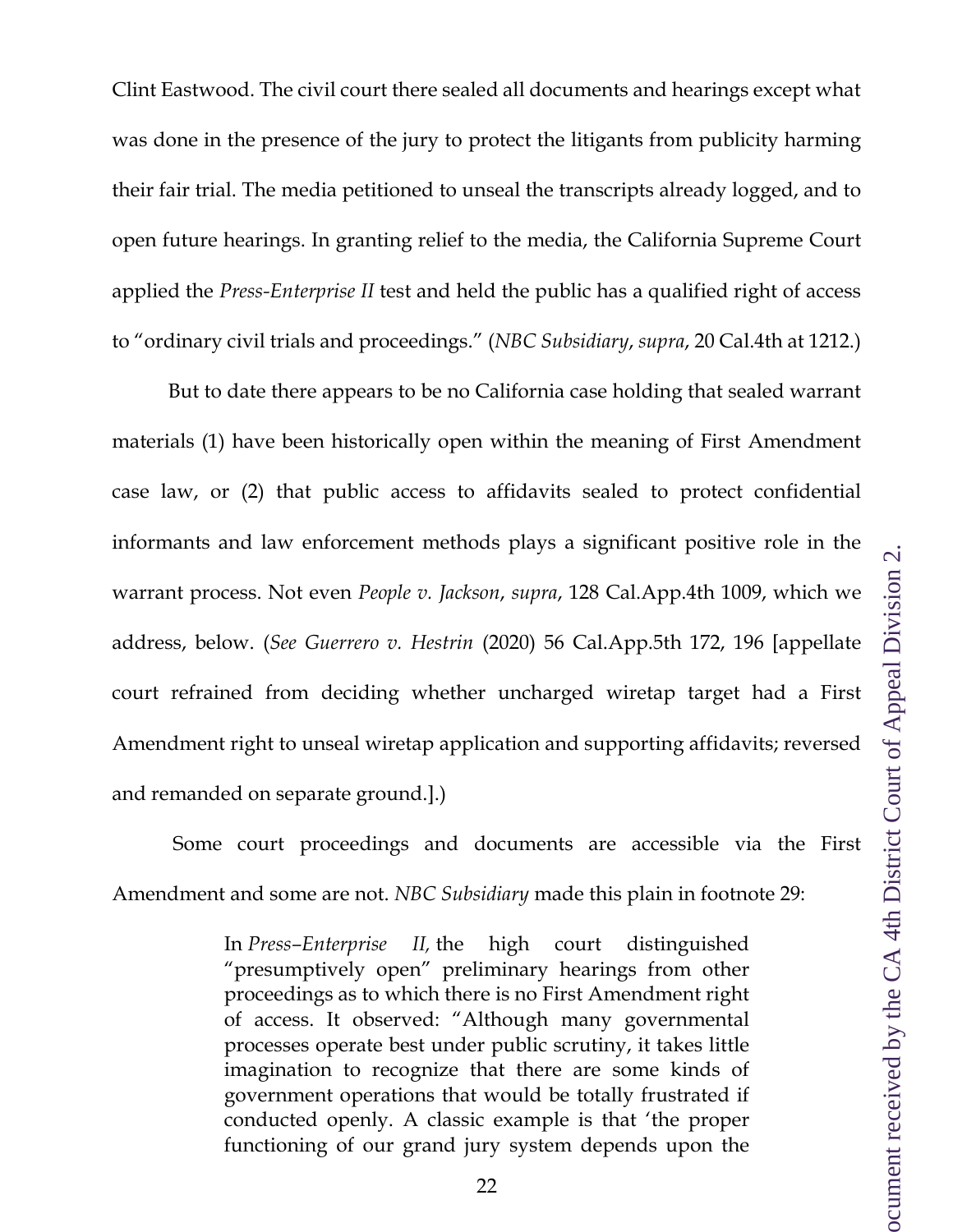secrecy of grand jury proceedings.' [Citation.] Other proceedings plainly require public access." (*Press– Enterprise II, supra,* 478 U.S. at pp. 8–9, 106 S.Ct. 2735.)

(*NBC Subsidiary*, *supra*, 20 Cal.4th at 1212, fn. 29 [also recounting decisions refusing to extend right of access to executive branch or congressional meetings, deliberations and conferences of an appellate court, and the trial notes of a trial judge].)

As with grand jury proceedings, "it takes little imagination to recognize" that the search warrant process involving affidavits sealed under privilege law would be

"totally frustrated" if they remained always under threat of exposure.

This reasoning is congruent with the application of the *Press-Enterprise II* test

in related contexts—our position has plenty of unsurprising company. Since *Press-*

*Enterprise II* and *NBC Subsidiary*, we have learned from their progeny and cousin

cases that the public has no First Amendment right of access to:

- Records relating to a peace officer's administrative appeal of a disciplinary matter (*Copley Press, Inc. v. Superior Court* (2006) 39 Cal.4th 1272, 1301–1305);
- Juvenile court records. (*Pack v. Kings County Human Services Agency* (2001) 89 Cal.App.4th 821, 832);
- Attend commitment proceedings under the Lanterman-Petris-Short (LPS) Act (*Sorenson v. Superior Court* (2013) 219 Cal.App.4th 409);
- Juvenile dependency proceedings. (*San Bernardino County Dept. of Public Social Services v. Superior Court* (1991) 232 Cal.App.3d 188, 195);
- Government records regarding persons detained after terrorist attacks*.*  (*Center for National Security Studies v. U.S. Dept. of Justice* (D.C. Cir. 2003) 331 F.3d 918, 935);
- Police accident reports. (*Amelkin v. McClure* (6th Cir. 2000) 205 F.3d 293, 296);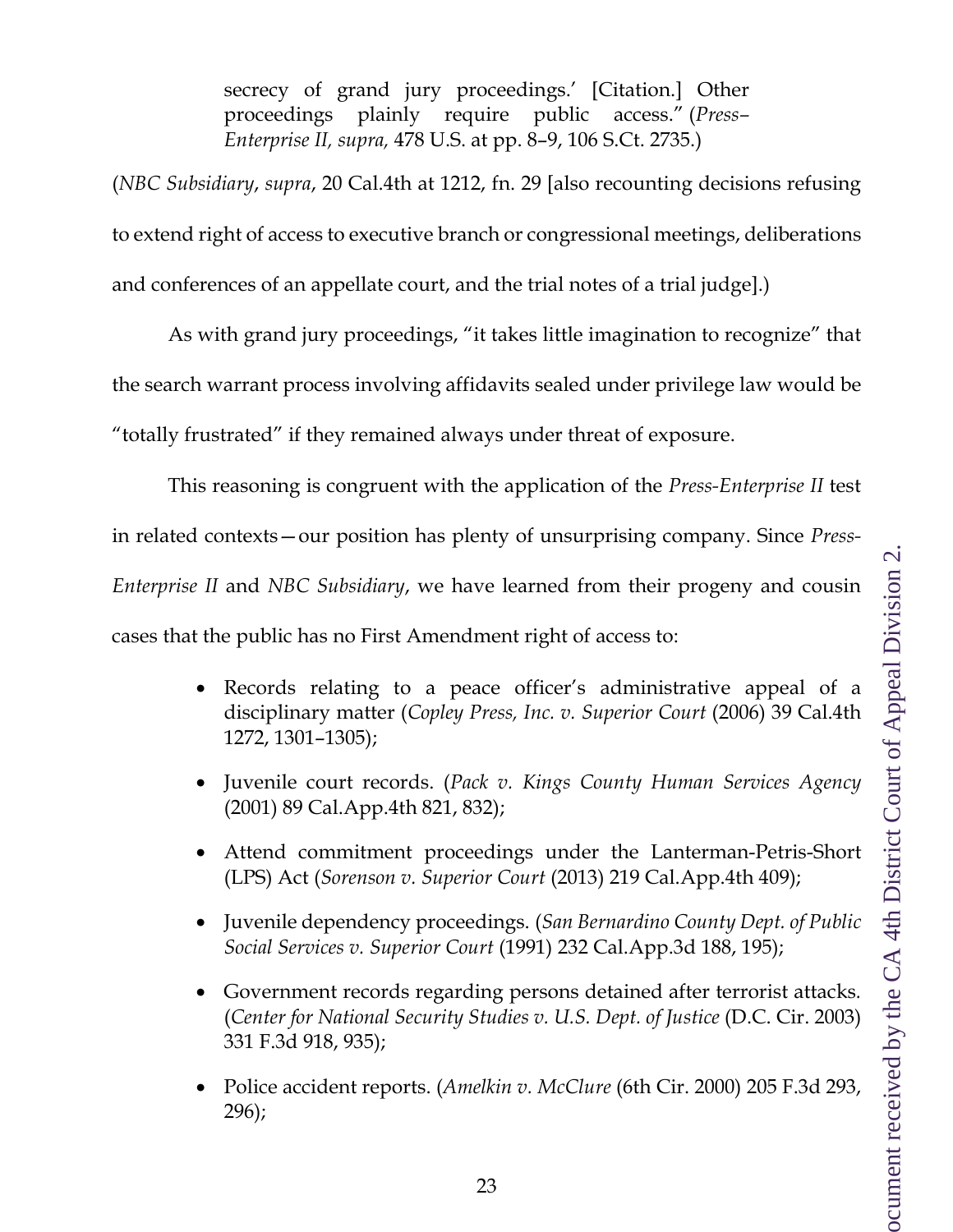• Presentence reports. (*United States v. Corbitt* (7th Cir. 1989) 879 F.2d 224, 228.)

Likewise, here. Along with grand jury proceedings and records, and these other proceedings, California has not recognized a historical right of access on the part of the public to search warrant proceedings. And just like inaccessible grand jury proceedings and records, search warrant materials are inherently investigative. (*See Times-Mirror v. United States (*9th Cir. 1989) 873 F.2d. 1210, 1214 [the process of disclosing information to a neutral magistrate to obtain a search warrant has always been considered an extension of the criminal investigation itself].) Thus, the first *Press-Enterprise II* element is not satisfied.

Moreover, the proper functioning of search warrants would be entirely frustrated—perhaps destroyed, if uninvolved third parties like EFF could demand the unsealing and exposure of information in affidavits that would endanger the safety of witnesses and frustrate law enforcement investigations, techniques, and strategies. And so the second *Press-Enterprise II* element also goes unsatisfied.

No doubt this is why one court held that access to records from California judicial proceedings exists "not by virtue of the First Amendment," "but rather as a continuation of the common law right to inspect and copy judicial records." (*KNSD Channels 7/39 v. Superior Ct.* (1998) 63 Cal. App. 4th 1200, 1203.) All the more true as to sealed warrant materials.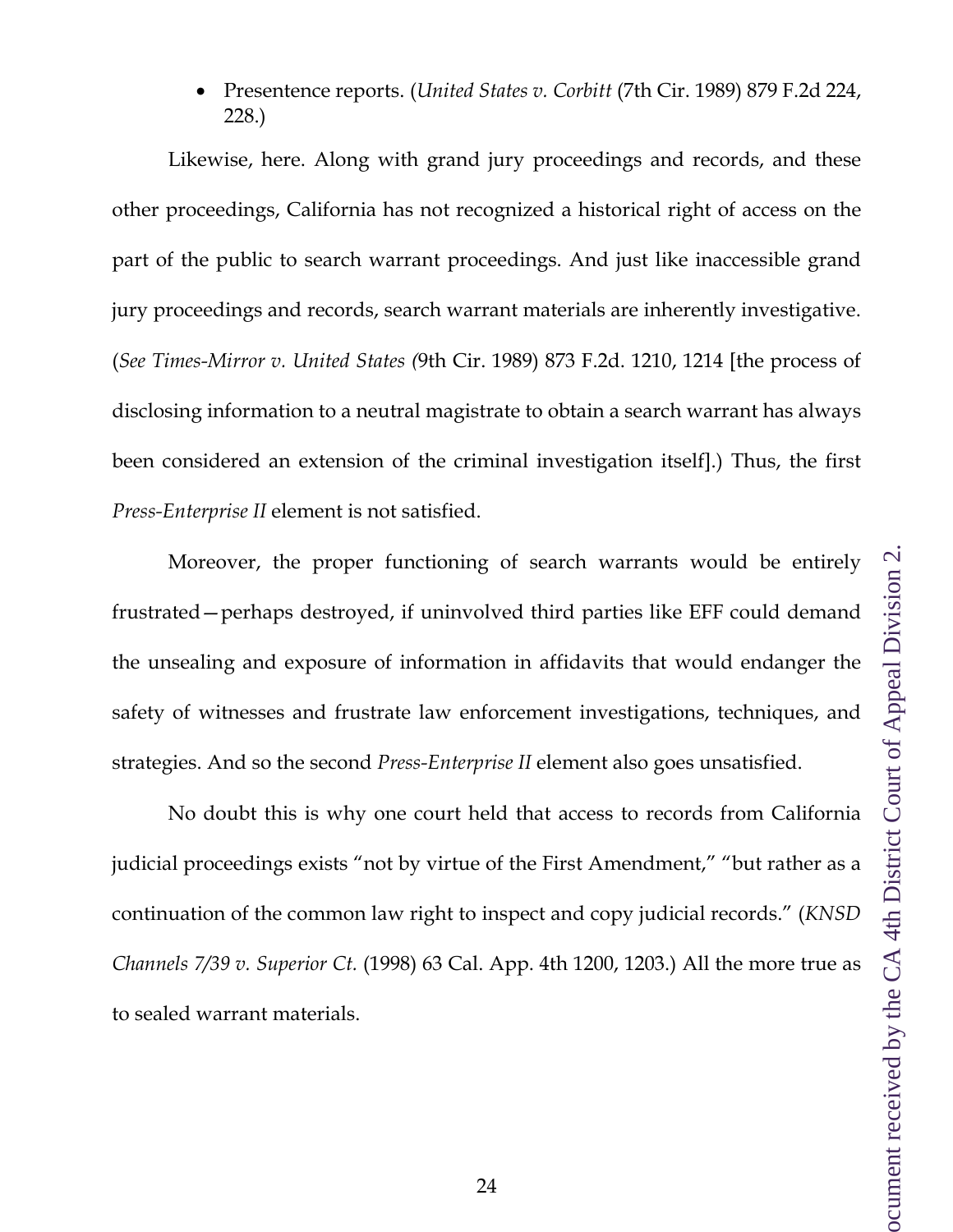#### **B. The predominant federal court rule favors the County's position.**

<span id="page-24-0"></span>Amongst federal cases, *In re Search of Fair Finance* (6th Cir. 2012) 692 F.3d 424 stands out. There, federal investigators obtained search warrants targeting a company's owner who was involved in a Ponzi scheme. The government had the warrant material sealed until after the suspect was indicted, then it got the magistrate to release all but the supporting affidavit and the docket sheet, which remained sealed. Along the way, four newspapers, including the Wall Street Journal, had unsuccessfully moved to unseal these documents. On appeal, the Sixth Circuit panel applied *Press-Enterprise II's* two-part experience and logic test.

In perhaps tactical deference to the sensitive nature of search warrant procedures early in a criminal investigation, the newspapers argued that a First Amendment right of access attaches not upon the warrant materials filing but instead after the related search is executed. Yet the court responded,

> We find no evidence, however, of documents filed in search warrant proceedings historically being made open to the press and public at that later point in time.

(*Id.* at 430.) The newspapers also argued for historical openness post-execution because the government routinely filed the search warrant documents without seal. But the court noted that just as routinely, the government in a "longstanding practice" sought and maintained post-execution sealing orders to protect "legitimate interests" in nondisclosure. The court reasoned, therefore, that the government's publishing of search warrant documents in some instances did not equate to a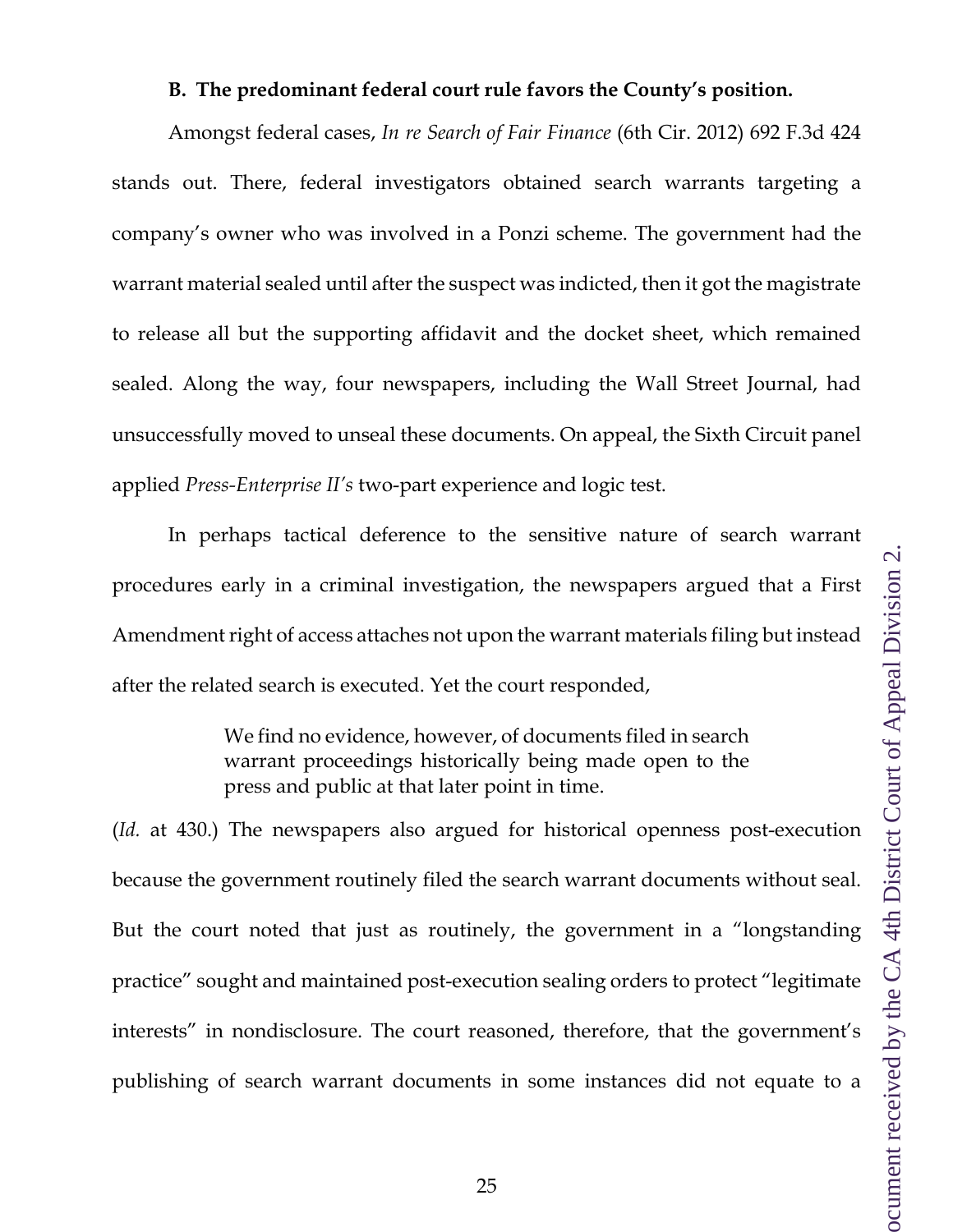"historical tradition of accessibility."[5](#page-25-0) And thus the newspapers' proposition failed the first *Press-Enterprise II* element.

The proposition—First Amendment right of access to search warrant materials—also flunked the second element of the *Press-Enterprise II* test because disclosure would, among other consequences, likely: identify information sources, endanger confidential witnesses, compromise wiretaps and undercover operations, reveal the government's preliminary theory of the crime, enable suspects to figure out which other places are likely to be searched, impede flow of information to magistrates, and reveal the identities of innocent people, causing them embarrassment or censure. (*In re Search of Fair Finance*, *supra*, 692 F.3d at 432.)

The court also rejected the newspapers' argument that unsealing would promote proper procedure and appearance of fairness, holding instead that such interests are better protected by the Fourth Amendment's Warrant Clause, and by motions to suppress when needed. (*Id.* at 432–433.)

The majority of other federal courts that have considered these questions also have determined that warrant materials have not been historically open or accessible. (*See, e.g., Times-Mirror v. United States, supra*, 873 F.2d. 1210, 1215 [no First Amendment *or* common law right of access to warrant materials before indictment because under *Press-Enterprise II*, there was no historical openness and "public access

<span id="page-25-0"></span>Likewise, because Penal Code section 1534 is subject to sealing exceptions, its standard, post-execution disclosure provision does not equate to a historical tradition of accessibility.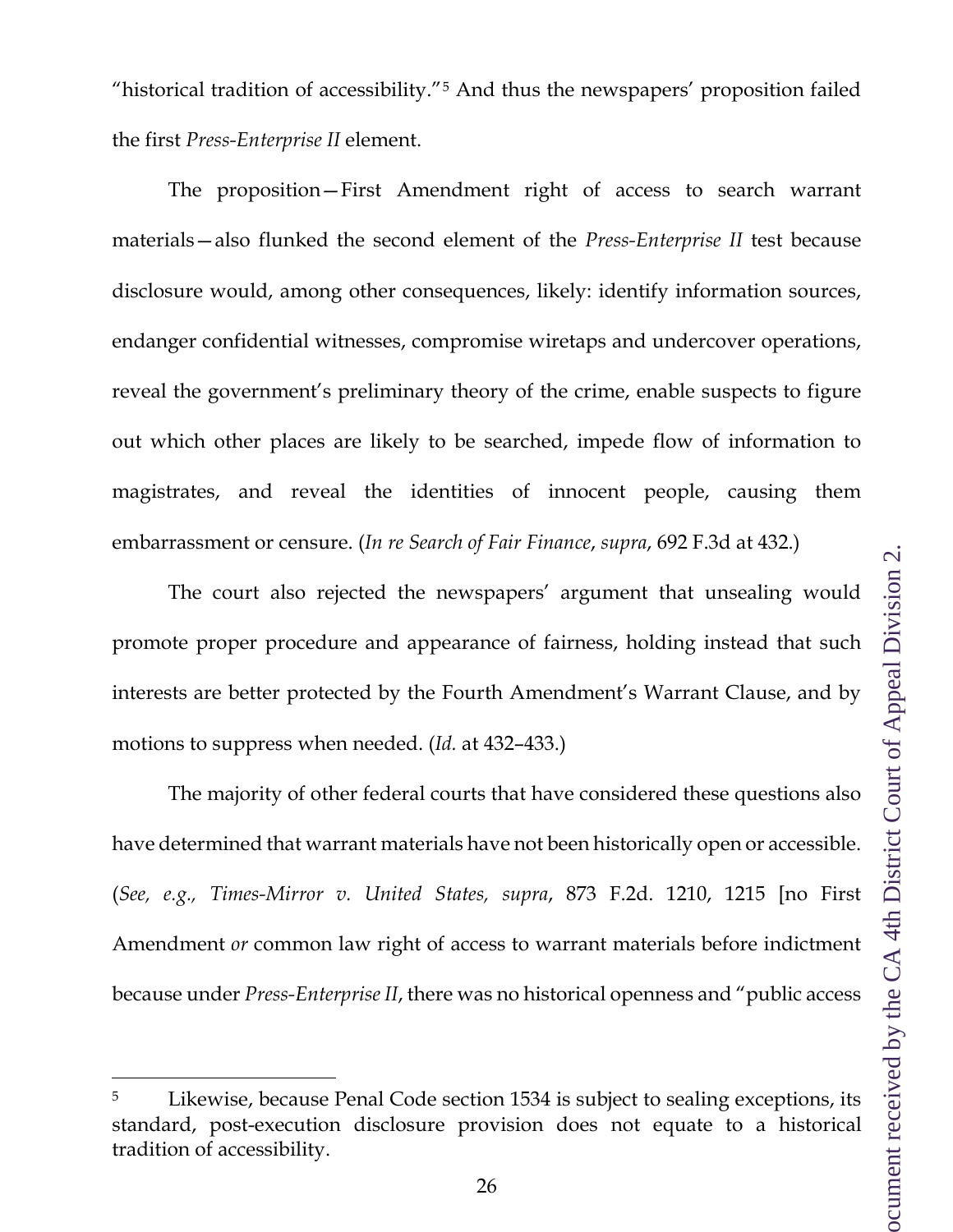would hinder, rather than facilitate, the warrant process and the government's ability to conduct criminal investigations]; *Baltimore Sun Co. v. Goetz* (4th Cir. 1989) 886 F.2d 60 [no First Amendment right of access to search warrant affidavits—*even after indictment*]; *but see In re Search Warrant for the Secretarial Area Outside the Office of Thomas Gunn* (8th Cir. 1988) 855 F.2d 569 (*Gunn I*) [recognizing a qualified First Amendment right of access to search warrant materials exists after execution of the warrant].)

*Gunn I* appears to be an outlier that has not been followed by most other federal circuits and many states and has been called "unpersuasive." (*In re Search of Fair Finance*, supra, 692 F.3d 424, at fn. 3.)

# <span id="page-26-0"></span>**C. Sister states appear consistent with our position on the First Amendment.**

Limited resources prevent us from stating whether our position is the majority rule amongst the states, but we would be surprised if it were otherwise. (See *Restricting Public Access to Judicial Records of State Courts*, 84 A.L.R.3d 598 [surveying public right of access to various documents in state and federal jurisdictions].)

For example, in *Seattle Times Co. v. Eberharter* (1986) 105 Wash. 2d 144, where a newspaper petitioned for access to a warrant affidavit sealed in an unfiled criminal case, the Washington Supreme Court concluded that there was no First Amendment right of access. The holding appears not to have depended merely on the timing, because the court declared more generally that, "The probable cause affidavits in support of search warrants do not share the long historical tradition of public access."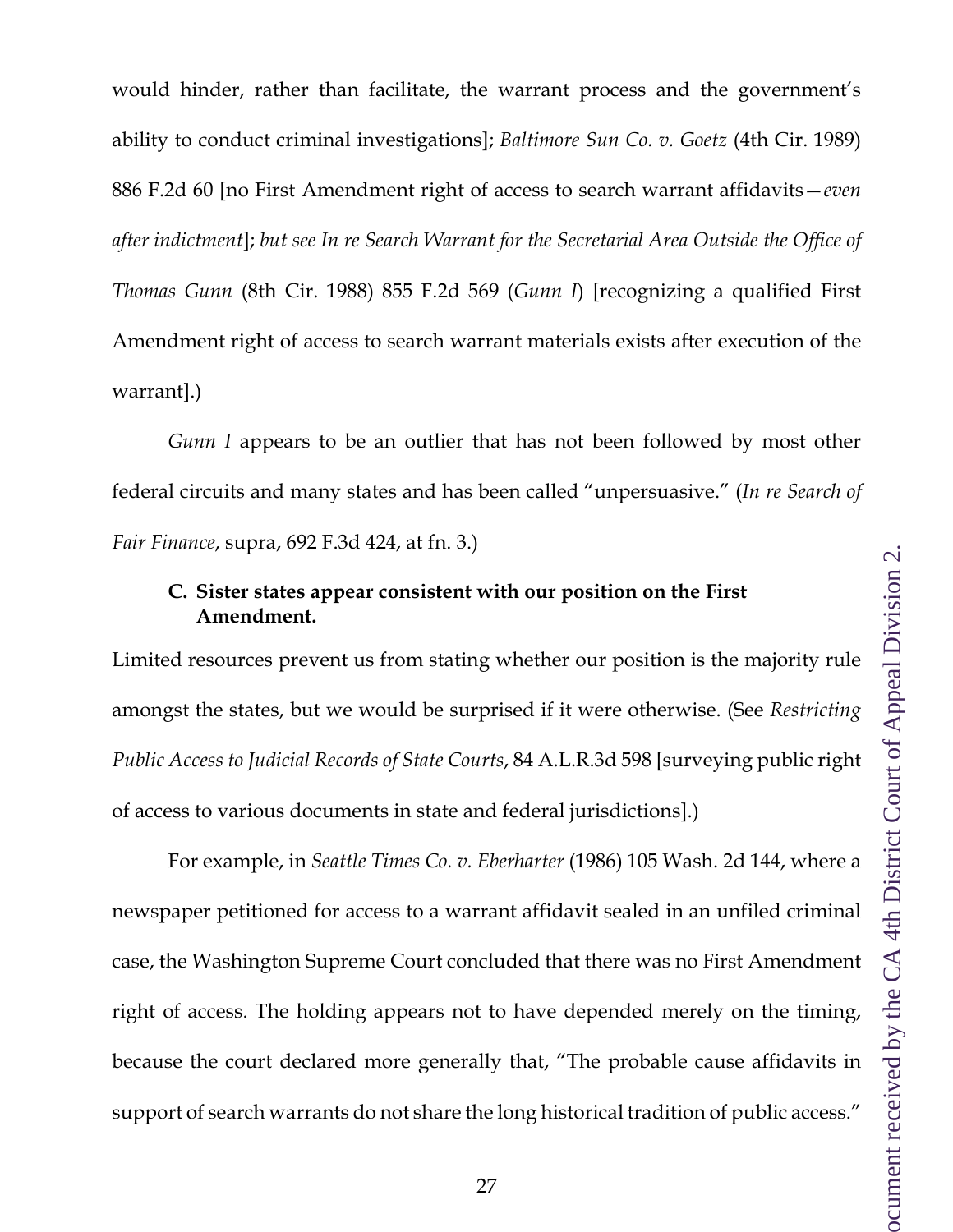(*Id*. at 154.) This is the recognition that the search warrant process and supporting materials have not been historically open.

The Nebraska supreme court also held there is no First Amendment right of access to search warrant applications because such records have neither been historically open, and because public access would totally frustrate the main purpose. (*In re 3628 V Street* (2001) 262 Neb. 77, 83-84; 628 N.W.2d 272, 277-278.) This opinion also handily catalogues the many federal circuits in agreement, expressly isolating *Gunn I*, *supra*, as a unique outlier.

This also is the way it is in North Carolina, where an appellate court held that search warrants and related documents fail the first prong of the test in *Baltimore Sun* and therefore media plaintiffs did not have even a qualified First Amendment right of access. The court recognized that historically, the issuance of search warrants has not been open to the press and general public. (*In re Investigation into Death of Cooper* (2009) 200 N.C.App. 180, 189.)

### <span id="page-27-0"></span>**D. Because the** *Jackson* **case dealt with warrants sealed on different grounds, and because it never analyzed whether there is a First Amendment right of access to sealed warrant materials, it does not control, here.**

In making these arguments, the County is fully aware of *People v. Jackson* (2005) 128 Cal. App. 4th 1009, an opinion dealing with the unsuccessful child abuse prosecution of pop singer, the late Michael Jackson. But because the warrants there were not sealed on the same grounds as the ones here, and because that case skipped

28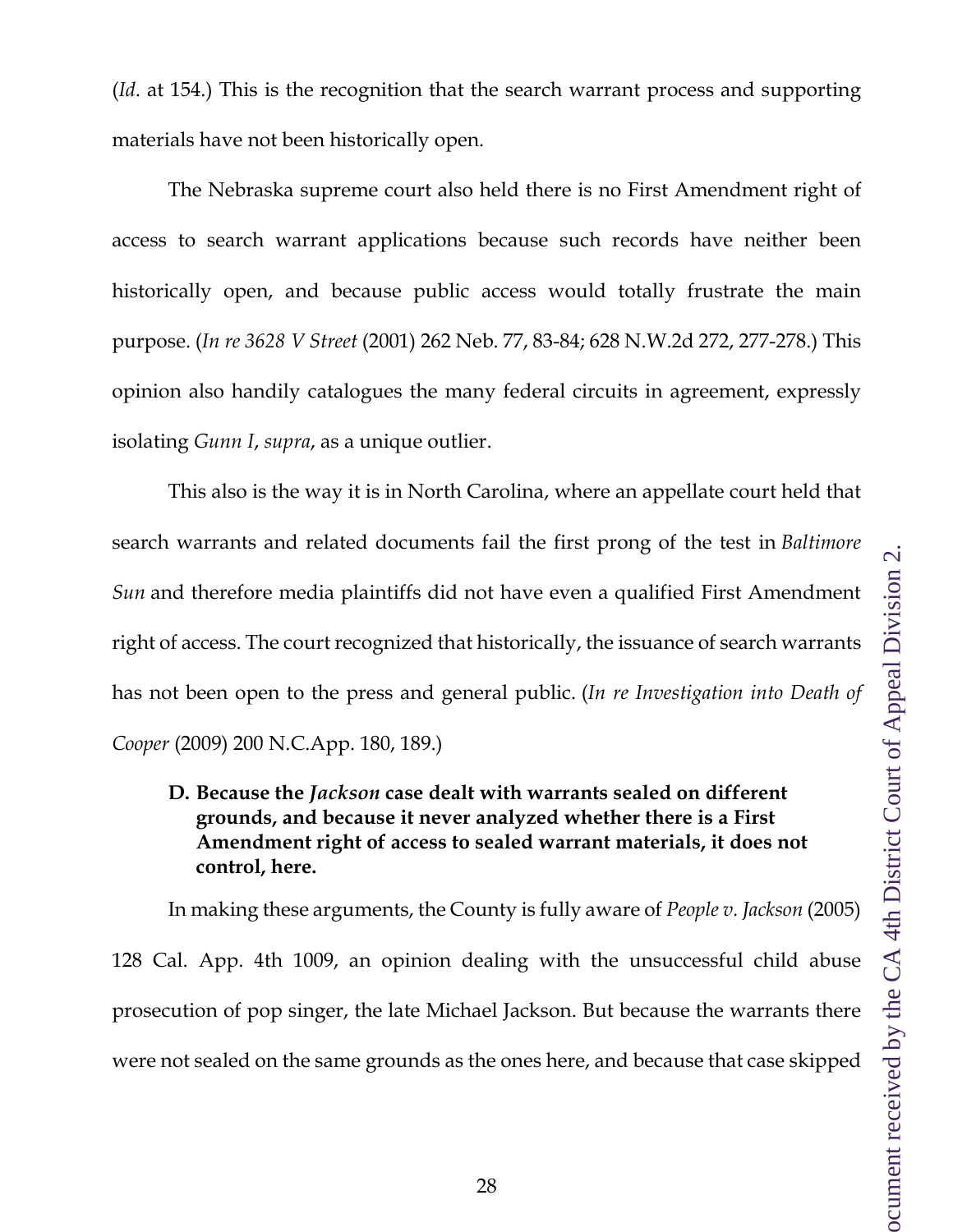essential analysis and omitted discussion of important authorities, it offers no precedent for EFF's First Amendment claim.

In the *Jackson* prosecution, the trial judge had sealed the grand jury transcript, the indictment, numerous search warrant affidavits, and later denied a motion to unseal these records. Various news organizations appealed the denial on First Amendment grounds. The court of appeal disavowed the trial court's order sealing the indictment but upheld the order sealing other documents. Its analysis included consideration of the Rule of Court provisions for sealing documents in court cases. (Former Rule of Court 243.1, predecessor and substantive twin to today's Rule of Court 2.550, and see 2.552.)

The appellate court in *Jackson* viewed its main task as reviewing the balance between the First Amendment's "general right to inspect and copy public records and documents, including judicial documents and records" and the accused's right to a fair trial. (*Id*. at 1021–1022.) *Jackson* then deployed the four-factored test in *NBC Subsidiary* in order to weigh that balance (in favor of maintaining the affidavits' sealing).

EFF believes this shows that *Jackson* supports a qualified First Amendment right of access to sealed search warrant materials. But *Jackson* never held this because nobody there contested whether sealed warrant materials passed *Press-Enterprise II's* threshold, two-part test. Not only that, *Jackson* fails even in its own words to ask whether search warrant materials have been historically open, or what effect openness would have on that process.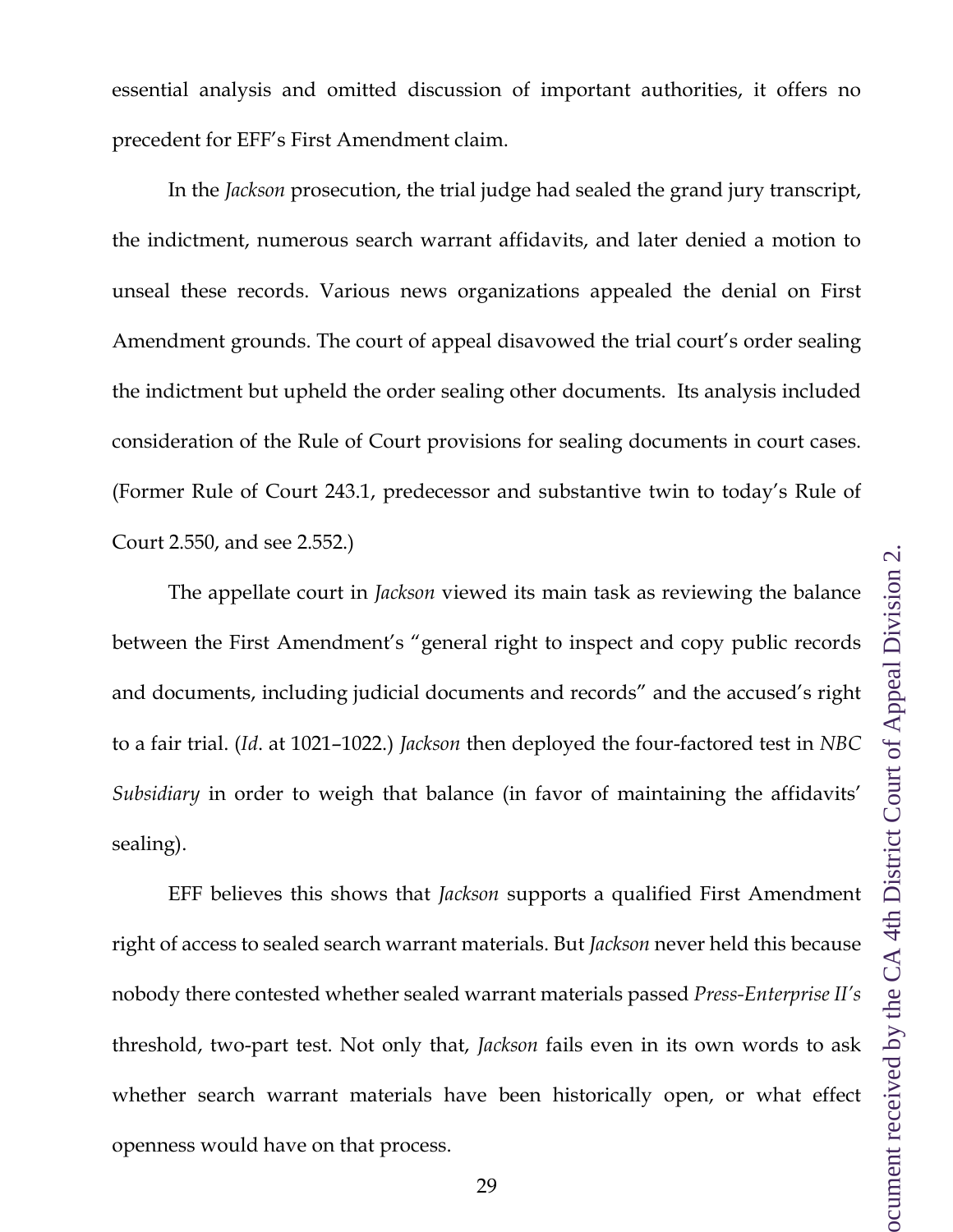Moreover, *Jackson* began with a similar, unfounded and uncontested assumption about former Rule of Court 243.1 (now Rules of Court 2.550 and 2.551) that that rule applied and governed the sealing of warrant materials. The County contests this and explains why, below.

More fundamentally, the warrant affidavits sealed in *Jackson* apparently were not sealed under *Hobbs*, or Evidence Code sections 1040, 1041, or 1042, as were the ones, here. Instead, they were sealed as a result of balancing the interest of disclosure against the rights of victim privacy and the defendant's fair trial. This alone makes a decisive difference. (See Rule of Court 2.550(a)(2)["These rules do not apply to record that are required to be kept confidential by law."; and see section on Rules of Court 2.550 and 2.551, below.)

To sum up, and to make our position unmistakably clear, *NBC Subsidiary's*  four-factor test and that test's codification in Rules of Court 2.550 and 2.551 do not apply to *any* records if the records at issue are of the kind required to be "kept confidential by law." The records in *Jackson* apparently were not; the ones here demonstrably are.

And *Jackson* assumed there was a qualified right of access to those records under the First Amendment. But without state or federal Supreme Court precedent, we think *Jackson* should not have skipped the two-part *Press-Enterprise II* test to see whether there was a First Amendment right of access to *any* kind of search warrant affidavit, but it did. And these two reasons are why EFF cannot lean on *Jackson* to evade the majority—and the likely California—rule.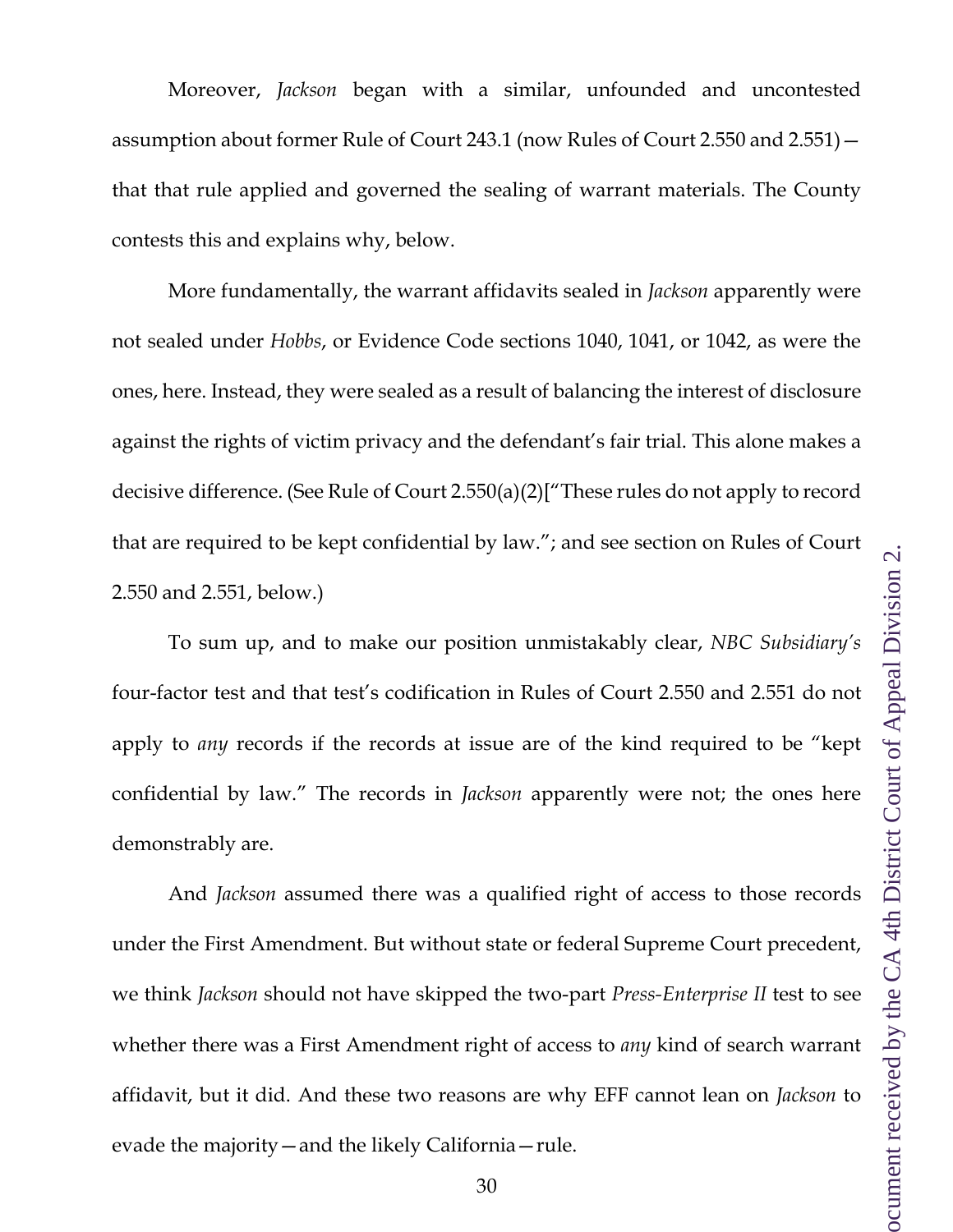### <span id="page-30-0"></span>**E. Even if this Court concludes the public has a First Amendment right of access to warrant materials sealed under privilege law, it is a qualified right, and the trial court's sealing order here meets that test.**

Even *if* there were a First Amendment right of access to warrant materials sealed under privilege law, it would be a qualified one subject to the further balancing of countervailing interests. (See *People v. Jackson*, *supra*, 128 Cal. App. 4th 1022–1023 [deploying the four-factor *NBC Subsidiary* strict scrutiny test to the clashing interests]; and Rules of Court 2.550 and 2.551.)

Judge Moore's ruling meets this test.[6](#page-30-1) He made it clear after reading each and every warrant affidavit that: (i) there were two compelling (or "overriding" in *NBC* parlance) state interests outweighing the public's interest in disclosure, the safety of witnesses, and the preservation of law enforcement techniques; (ii) that these interests would be compromised by disclosure; (iii) although he did not utter the precise words "narrowly tailored," it was clear from extended discussion that the court found that there preserving the preexisting sealing orders was the only way to protect the two compelling interests (*see People v. Jackson* (2005) 128 Cal.App.4th at 1026 [redacting information from a search warrant affidavit was impossible because benign information was inextricably intertwined with prejudicial information]); and (iv) there was no less restrictive means of achieving the overriding interests. (*See People v Jackson*, *supra*, 128 Cal.App.4th at 1022 [applying the *NBC Subsidiary* balancing factors after assuming a qualified right of access].)

<span id="page-30-1"></span><sup>6</sup> Again, the County invited the trial court to apply strict scrutiny despite asserting the lack of First Amendment access. (Ex. 13, 2 JA 191, 18:12–19:5.)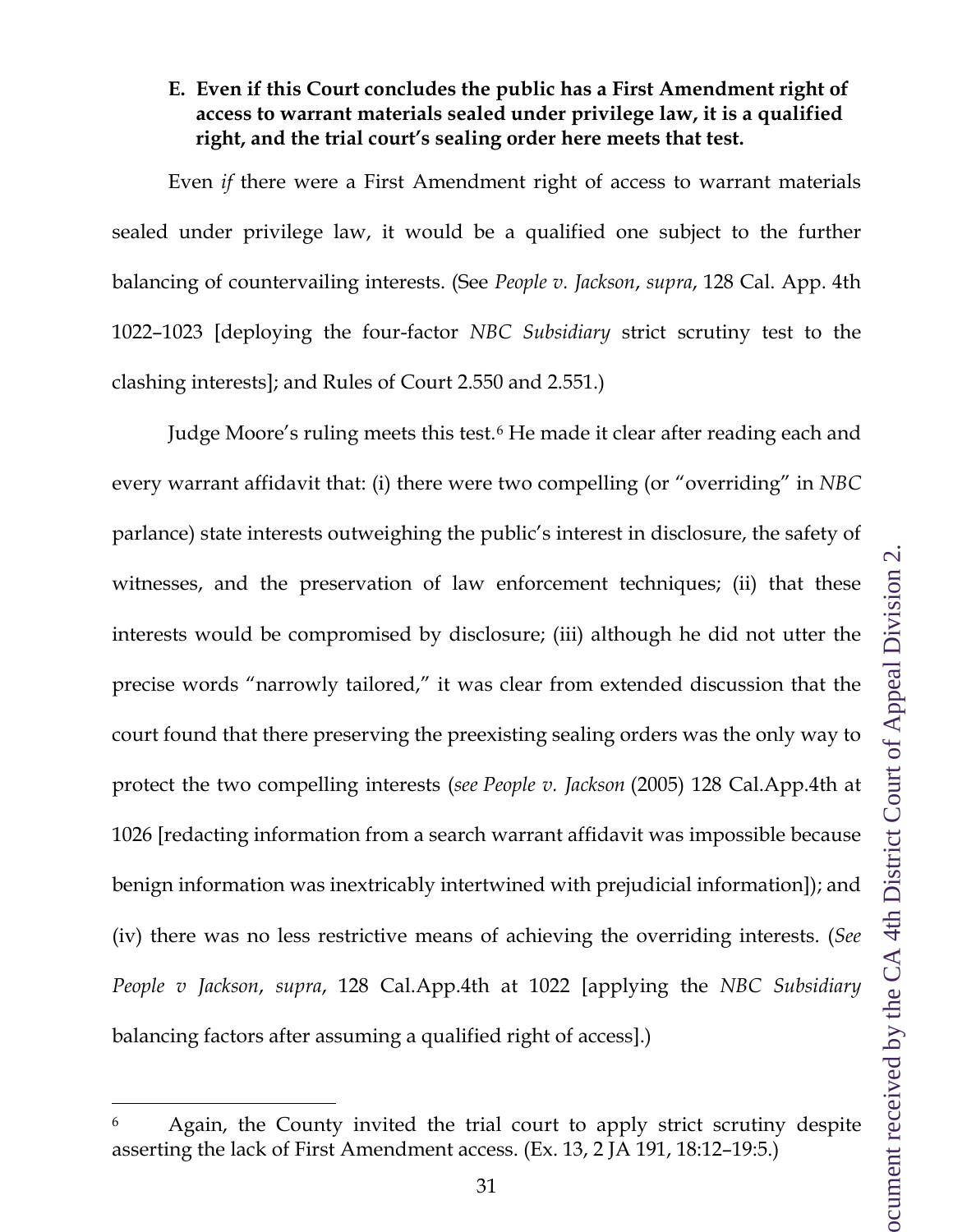Therefore, even if there is a qualified right of access to search warrant affidavits that are sealed on grounds required to be kept confidential by law, this Court should affirm the denial of EFF's petition to unseal.

#### **III.**

## <span id="page-31-0"></span>**Because Rules of Court 2.550 and 2.551 expressly exempt themselves from application to search warrants required to be "kept confidential by law," and because these Rules of Court merely codify the** *qualified* **First Amendment right of access, these rules do not provide EFF a right of access to the sealed warrants.**

Rules of Court 2.550 and 2.551 do not help EFF for at least three reasons. Rule 2.550 lays out the scope of both rules, key definitions, and the *NBC Subsidiary* factors for sealing and unsealing court records. Rule 2.551 prescribes the procedure for sealing and unsealing court records *subject to these rules*. But these rules do not apply to the sealing and unsealing of search warrant materials such as those at issue here.

Before listing the reasons, it is important to remember these rules are the procedural codification of *NBC Subsidiary, Inc. v. Superior Court*, supra, 20 Cal.4th 1178—a First Amendment right-of-access case. (Rule 2.550 Advisory Committee Comment ["The standard [for Rules 2.550 and 2.551] is based on *NBC Subsidiary, Inc., v Superior Court* (1999) 20 Cal.4th 1178."].) Thus, the rules cannot stand for more, or exceed the bounds, of *NBC Subsidiary*, which understood there were classes of records to which there was *no* First Amendment right of access. (*Id.* at fn. 29.)

First, the Rules themselves expressly state they do not apply to situations like this case: "These rules do not apply to records that are required to be kept confidential by law." (Cal. Rule of Court 2.550(a)(2).) This is not ambiguous or a gray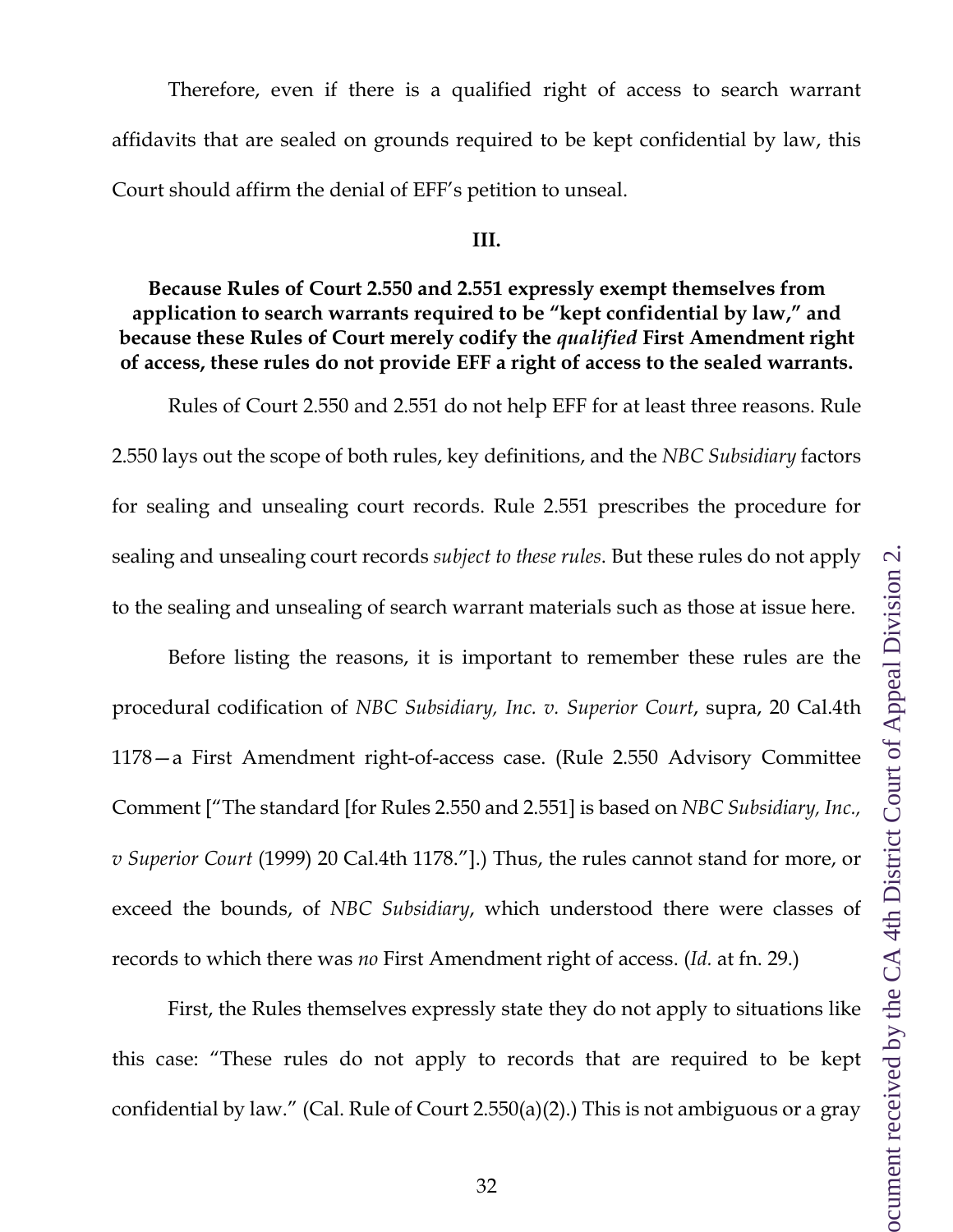area. Although the Advisory Committee Comment to 2.550 affirms the rules apply to civil and criminal cases, it also states:

> They recognize the First Amendment right of access to documents used at trial or as a basis of adjudication. *The*  rules do not apply to records that courts must keep confidential *by law*. Examples of confidential records to which public access is restricted by law are . . . search warrant affidavits sealed under *People v. Hobbs* (1994) 7 Cal.4th 948.

(Italics added.)

The warrant materials in this case were sealed under *Hobbs*, or its statutory kin, or both. Every one of the eight warrants at issue was expressly sealed under one or more of *Hobbs*, or Evidence Code sections 1040, 1041, or 1042. Because warrant affidavits so sealed are "required to be kept confidential by law," these two rules do not apply.

In other words, the warrant affidavits were not sealed under these rules; they cannot be unsealed by them, either.

Second, Rule 2.550(a)(3) illuminates how the scope of these rules does not reach sealed warrant affidavits. This subsection says the rules do not apply to discovery motions and related records, but the rules do apply to "discovery materials that are *used at trial* or *submitted as a basis for adjudication* of matters other than discovery motions or proceedings." (Italics added.) The Advisory Committee Comment elaborates, "They [2.550 and 2.551] recognize the First Amendment right of access to documents used at trial or as a basis of adjudication." Because the warrant affidavits sealed under law here have never been revealed or used at trial,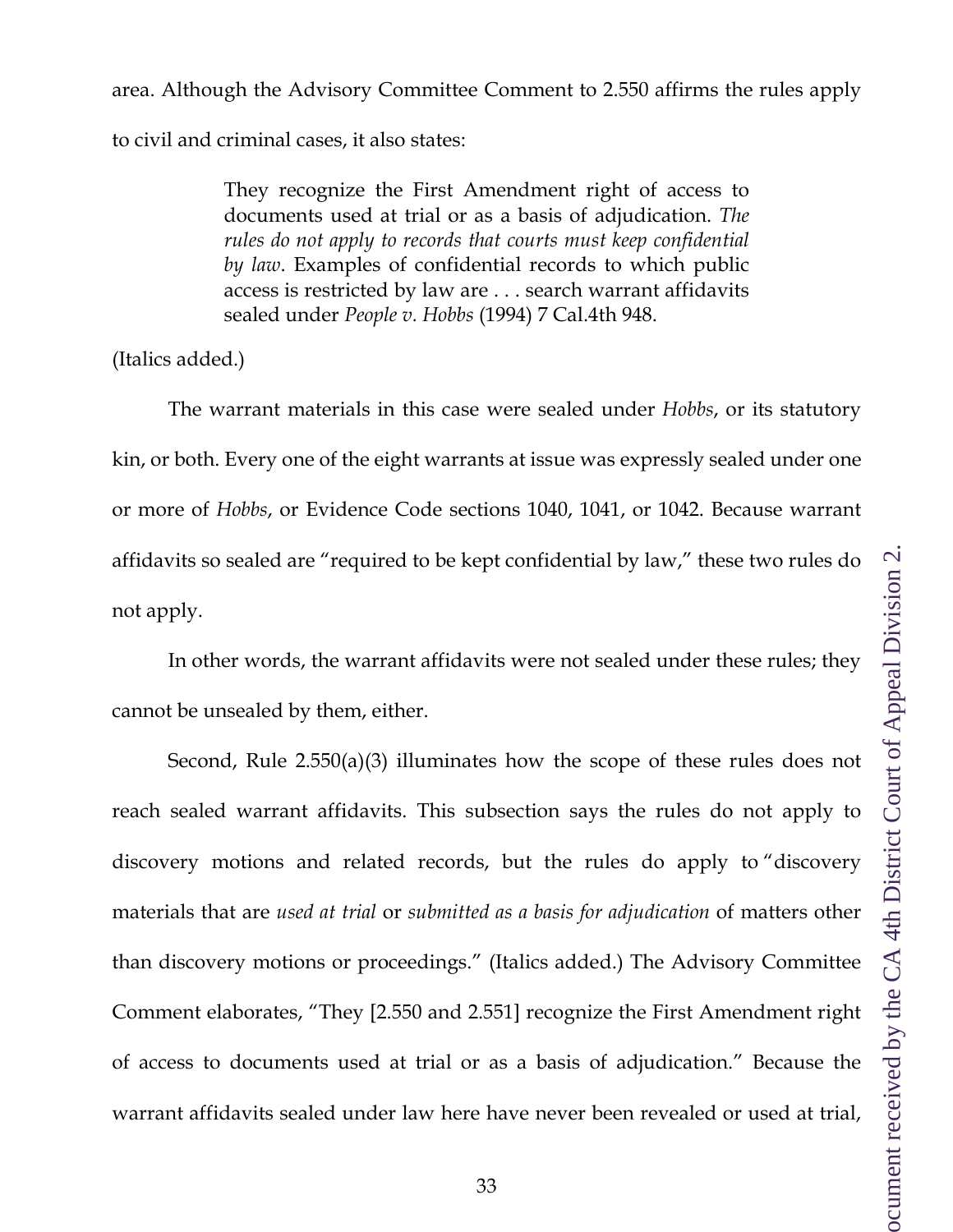or submitted as a basis for adjudication, they fall outside the scope, the intent, and the spirit of these Rules of Court.

Third, because Rules of Court 2.550 and 2.551 merely systematize qualified access to those records to which a First Amendment right of access already attaches, they have nothing to say about whether that right attaches in the first place aside from the rules' express exemption. Anything to which the rules apply must already have passed through the *Press-Enterprise II* filter. But because there is no historical openness regarding warrants sealed under confidential law, (or search warrants at all), and because public access would frustrate that process, sealed warrants never come under the umbrella of Rules of Court 2.550, 2.551, or their parent, *NBC Subsidiary's* strict scrutiny test.

For these three reasons, nobody, including EFF, has standing under these rules of court to unseal warrant affidavits required to be "kept confidential by law."

Because these points are true, and because Rules of Court 2.550 and 2.551 codify the First Amendment qualified right of access, logically this Court can affirmatively hold that in California, there is no right of access to warrant materials sealed under *Hobbs*, or Evidence Code sections 1040–1042.

Finally, we point out again that a trial court that denies a petition to unseal under Rule of Court 2.551(h) *need not make express factual findings*. (*Overstock.com, Inc. v. Goldman Sachs Group, Inc.* (2014) 231 Cal.App.4th 471, 488.)

Again, though, even if the County is wrong, we believe Judge Moore's order still would meet the Rules' standards for denial of the petition to unseal.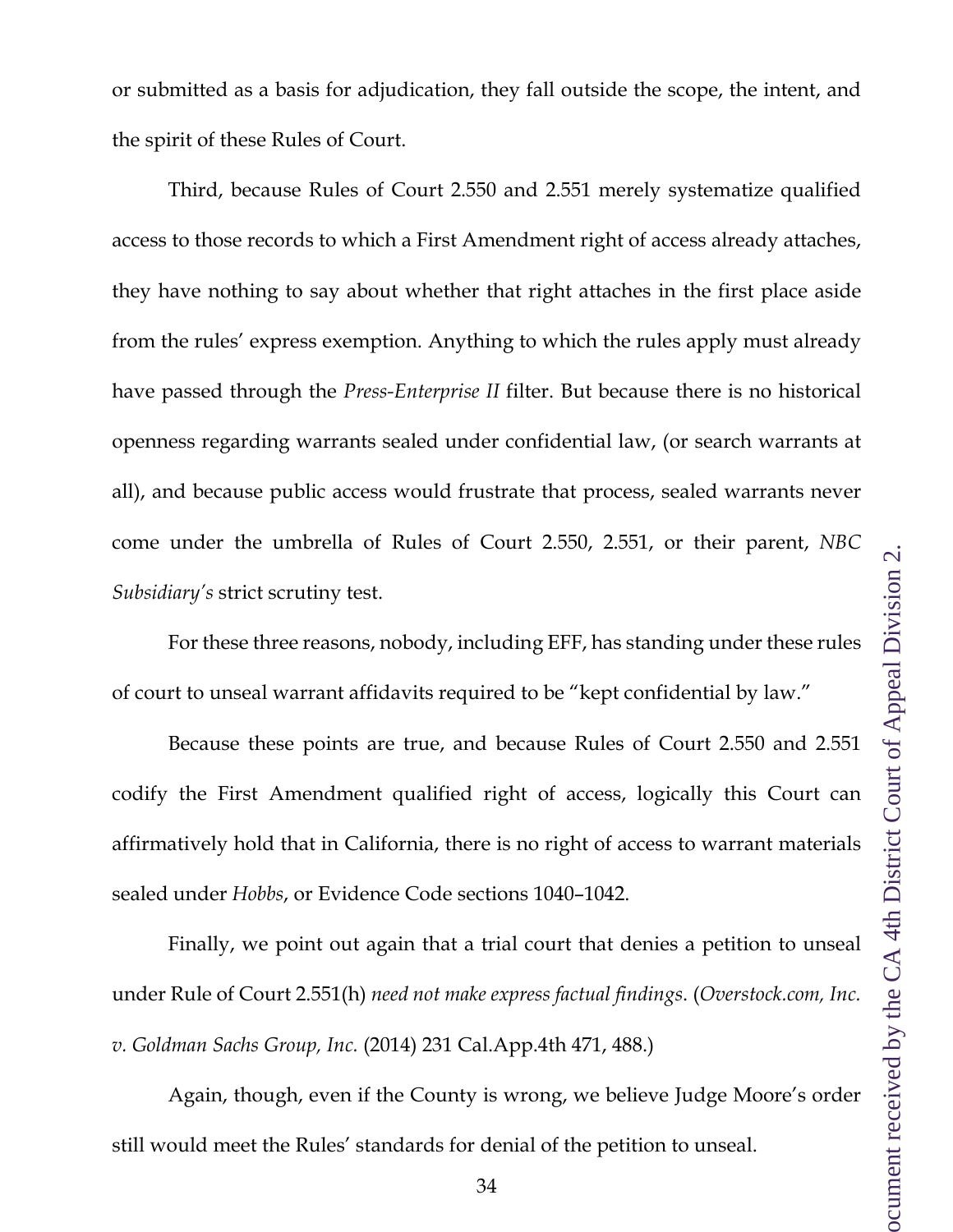### <span id="page-34-0"></span>**The California Constitution does not provide EFF any greater right of access to search warrants sealed under law than does the First Amendment.**

Article I, section 2 of the California Constitution presents no obstacle to keeping the warrant affidavits sealed. While that charter provides "an even broader guarantee of the right of free speech and press than does the First Amendment" (*Gilbert v. National Enquirer* (1996) 43 Cal.App.4th 1135, 1144), and while those rights include "broad access rights to judicial hearings and records" in both civil and criminal cases (*Copely Press v. Superior Court* (1992) 6 Cal.App.4th 106, 111), those rights of access have not been extended to the unique, ex-parte, in-camera proceedings whereby arrest and search warrants are obtained.

In fact, the California Supreme Court observed that:

Past California decisions have not interpreted the state Constitution as providing an equally extensive right of public access to court proceedings, even in criminal cases. [Citation.]

(*NBC Subsidiary v. Superior Court*, *supra*, 20 Cal.4th 1178, 1197, fn. 13.)

And one decision held that the right of the public to attend preliminary hearings [which are historically far more open than warrant proceedings—*see, e.g. El Vocero v. Puerto Rico* (1993) 508 U.S. 147] is *not* anchored in the state constitution. (*San Jose Mercury-News v. Municipal Court* (1982) 30 Cal.3d 498, 508.) If so, certainly the state constitution provides no public access to ex-parte warrant proceedings, or to sealed warrant materials.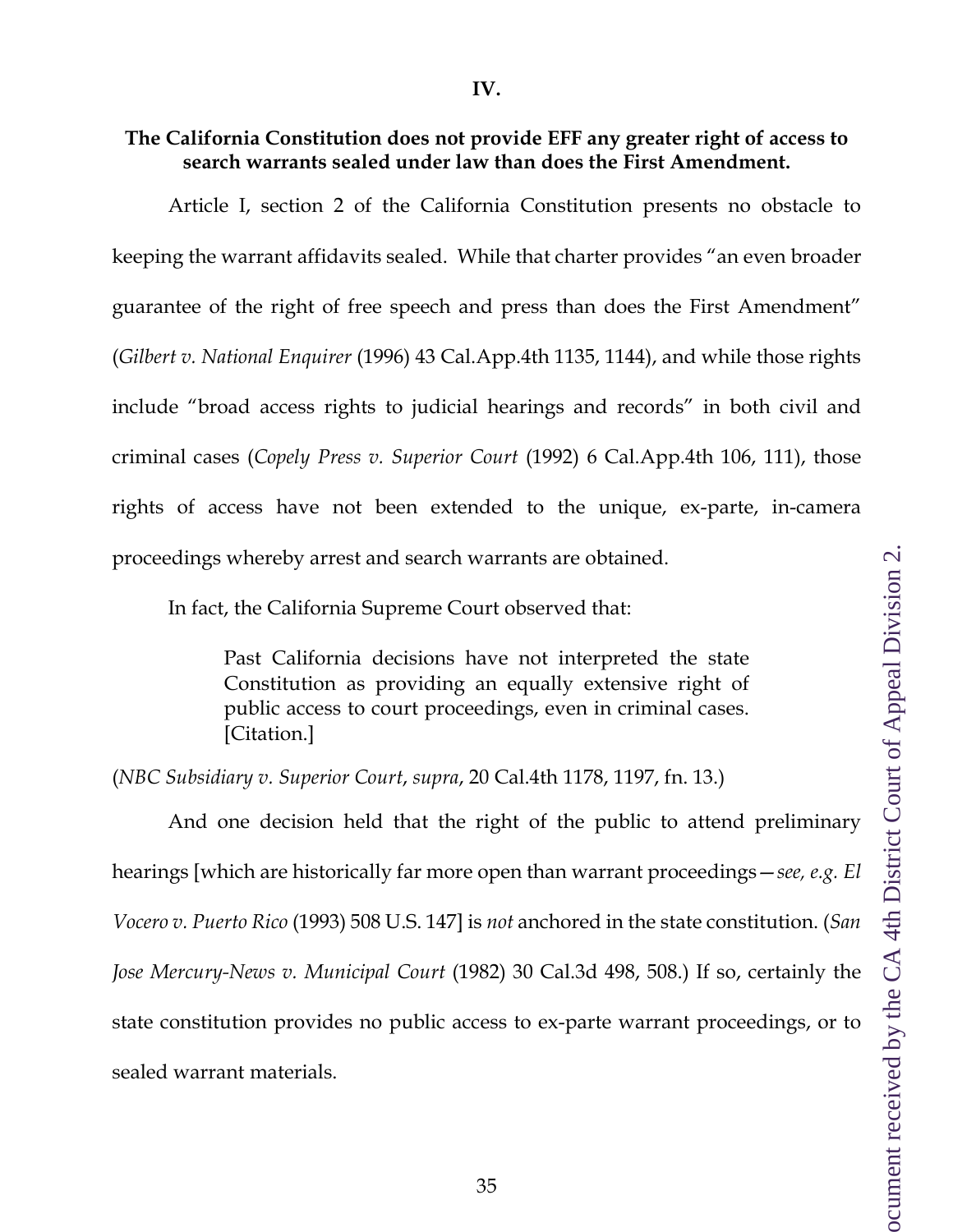Article I, section 3(b) of the California Constitution (enacted into law in 2004 by the passage of Proposition 59) offers no access, either, because it features a wellknown law enforcement exception:

> This subdivision does not repeal or nullify, expressly or by implication, any constitutional or statutory exception to the right of access to public records or meetings of public bodies that is in effect on the effective date of this subdivision, including, but not limited to, any statute protecting the confidentiality of law enforcement and prosecution records. (Cal. Con., Art. I, Sec. 3, §(b)(5).)

Proposition 59 elevated to the state constitution access to public records, but it did not abridge preexisting law enforcement exceptions, and it expressly says so. Because access to sealed warrant materials could be denied under many grounds before the passage of Proposition 59, (California common law (see below), the First Amendment test (see Rules of Court 2.550 and 2.551, their predecessors, and *NBC Subsidiary, supra*), and the California Public Records Act (Govt. Code §§ 6254(f)[investigatory file exemption]  $\&$  6244(k) with Evid. Code § 1040[official information privilege)), the courts' powers to seal warrant materials remain precisely what they were before passage. We know of no authority allowing Proposition 59 to pry open sealed warrant materials.

#### **V.**

### <span id="page-35-0"></span>**Search warrants sealed under** *Hobbs* **and similar codified privileges are exempt from disclosure and any access provided by Penal Code section 1534. The**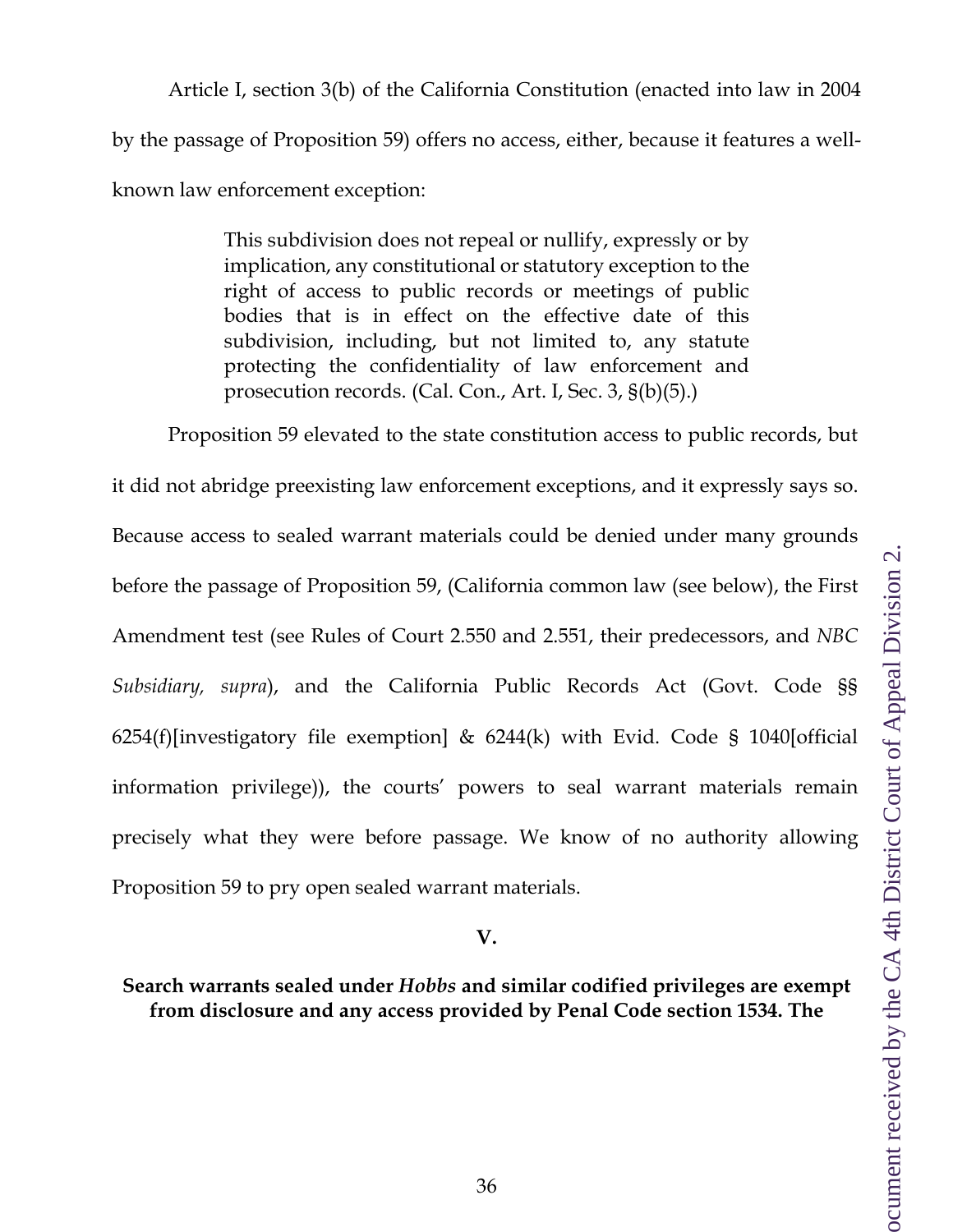### **warrants at issue here fall directly under this exemption. Therefore, the trial court did not err on this ground.**

EFF makes much of Penal Code section 1534's provision making "documents and records of the court relating to the warrant" open to the public as a judicial record. (Pen. Code § 1534, subd. (a); RT pp. 18—21.) Although EFF somewhat acknowledges *Hobbs*, it seems to think that section 1534 lades opponents with a sort of perpetual pressure to unseal. The trial court was puzzled at this claim and found no authority for it. (See RT 21.) No doubt, this is because the court knew that the California Supreme Court had long ago held:

> These codified privileges [Evidence Code §§ 1041 and 1042] and decisional rules together comprise *an exception to the statutory requirement* that the contents of a search warrant, including any supporting affidavits setting forth the facts establishing probable cause for the search, become a public record once the warrant is executed. (Pen. Code, § 1534, subd. (a); see Seibel, supra, 219 Cal.App.3d at p. 1291.)

(*People v. Hobbs*, *supra*, 7 Cal.4th 948, 962, italics added.) An exception means the general rule does not apply, not that it applies somewhat. And *Hobbs* itself does not prescribe unending scrutiny or lingering pressure to unseal. EFF was and is simply wrong.

EFF was also wrong when it claimed below that "anything that cannot be sealed under some specific provision of either *Hobbs* or the factors in the *Jackson* case has to be released." (RT 21: 11–13.) This statement was wrong about *Hobbs* because *Hobbs* recognized that both "codified privileges" and "decisional rules" comprised an exception to Penal Code section 1534. *Hobbs* never said the exception canon was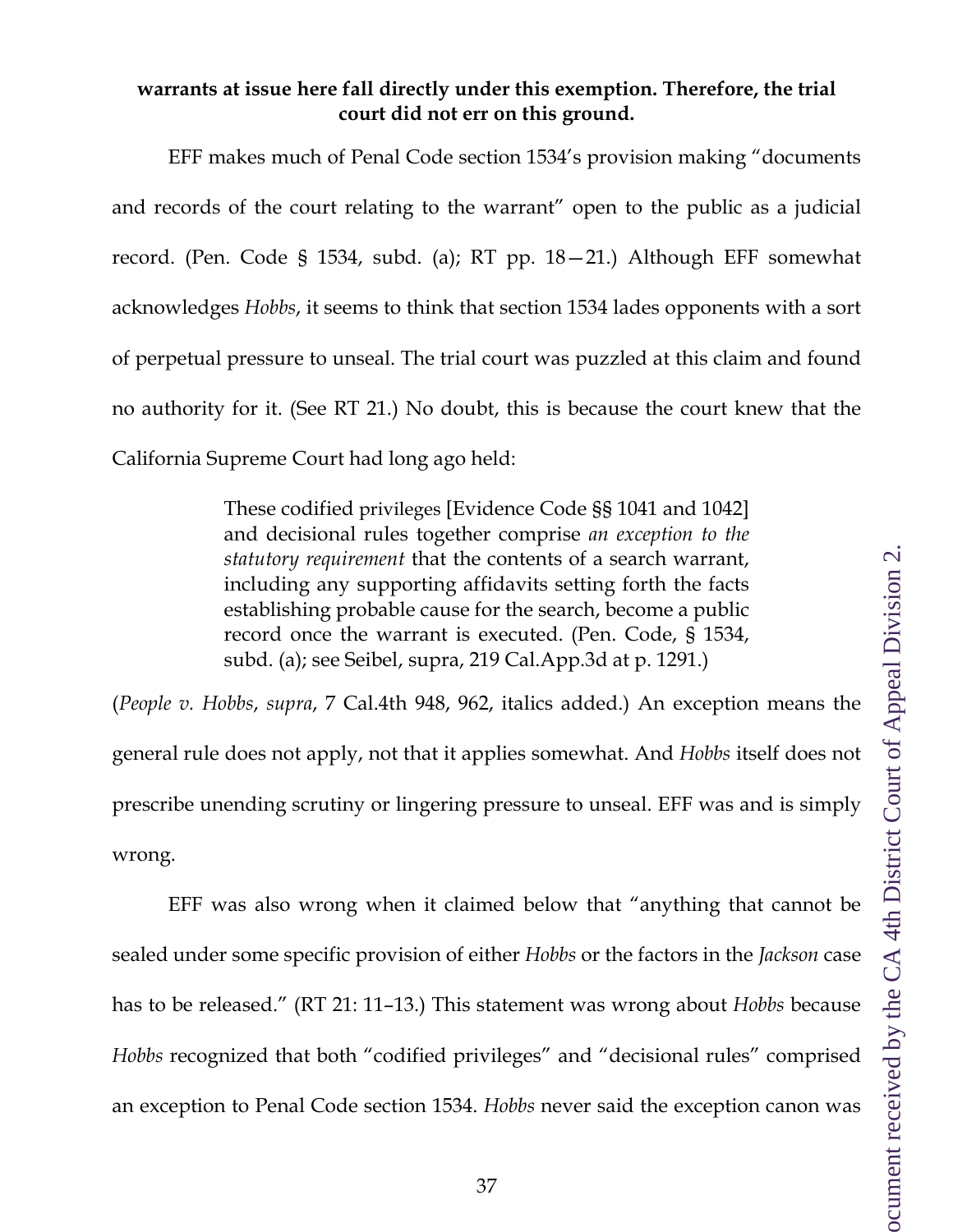closed. For example, *Hobbs* did not expressly include Evidence Code section 1040 [official information privilege] as an exception because it was not raised, but no doubt it would have been included had it been raised.

And EFF is wrong about its *Jackson* claim because the *Jackson* affidavits were not sealed under confidential law, as were ours, and because *Jackson* assumed a qualified First Amendment right of access.

Penal Code section 1534 has no bearing on the sealed warrant affidavits, here.

#### **VI.**

## <span id="page-37-0"></span>**There is no California precedent recognizing a common law right of access to search warrant affidavits sealed under law, but even if there were, the trial court's ruling survives because it at least meets the common law test.**

EFF claims the trial court erred by failing to meet the standards of its right to access under California common law. (See EFF's AOB, p. 46.) But EFF fails to demonstrate there is such a right that applies to search warrants materials "required to be kept confidential by law."

We note initially there would be little point in *Hobbs's* recognition that warrants sealed under statutory and decisional law are exempt from Penal Code section 1534 disclosure, or in such warrants' exemption from Rules of Court 2.550 and 2.551, if mere common law would expose their contents on an equal or lesser showing. In fact, one of California's leading cases on common law right of access to judicial records seems to recognize this:

> Where there is no contrary statute or countervailing public policy, the right to inspect public records must by freely allowed.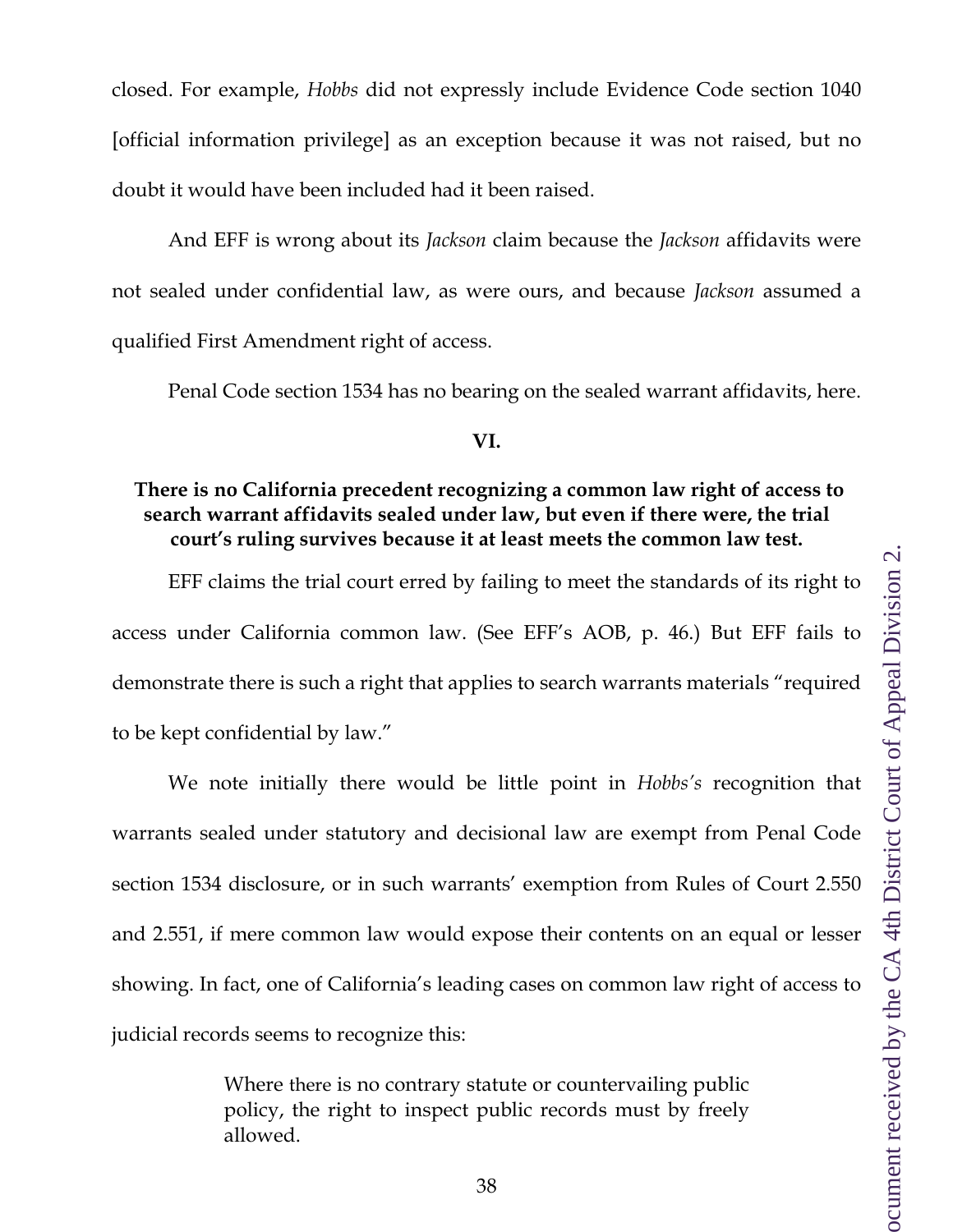(*Craemer v. Superior Court* (1968) 265 Cal.App. 216, 222.) Here, of course, contrary statutes (Evid. Code §§ 1040—1042) directly apply, along with countervailing public policy expressed by the state Supreme Court in *Hobbs*.

In its common law argument, EFF cites *Copley Press, Inc. v. Superior Court* (1998) 63 Cal.App.4th 367, which cites *Estate of Hearst* (1977) 67 Cal.App.3d 777, along with *Craemer* to register the well-known presumption of public access to judicial records, and reasons in support. But *Estate of Hearst,* like *Craemer*, exempts from this right of access records made nonpublic by statute and policy. (*Estate of Hearst*, supra, 67 Cal.App.3d at 782 [citing to *Craemer's* recognition of exemptions by statute and policy].)

*Craemer*, *Hearst*, and any other common law right-of-access cases will have to defer to *Hobbs* and its companion privilege statutes because they are themselves codification of common law privileges. (*See People v. Galland* (2008) 45 Cal.4th 354, 363–364 [Evidence Code section 1041 codifies the common law privilege against disclosure of a confidential informant.].) There is no need to litigate these issues anew each time.

Although it deals with records seized from warrant execution and not records in support of the search warrant, *Saunders v. Superior Court* (2017) 12 Cal.App.5th Supp. 1 bears consideration. *Saunders* marched through and reject several grounds the press there asserted for unsealing the target's seized cell-phone records. When the court addressed whether common law provided a right of access, the court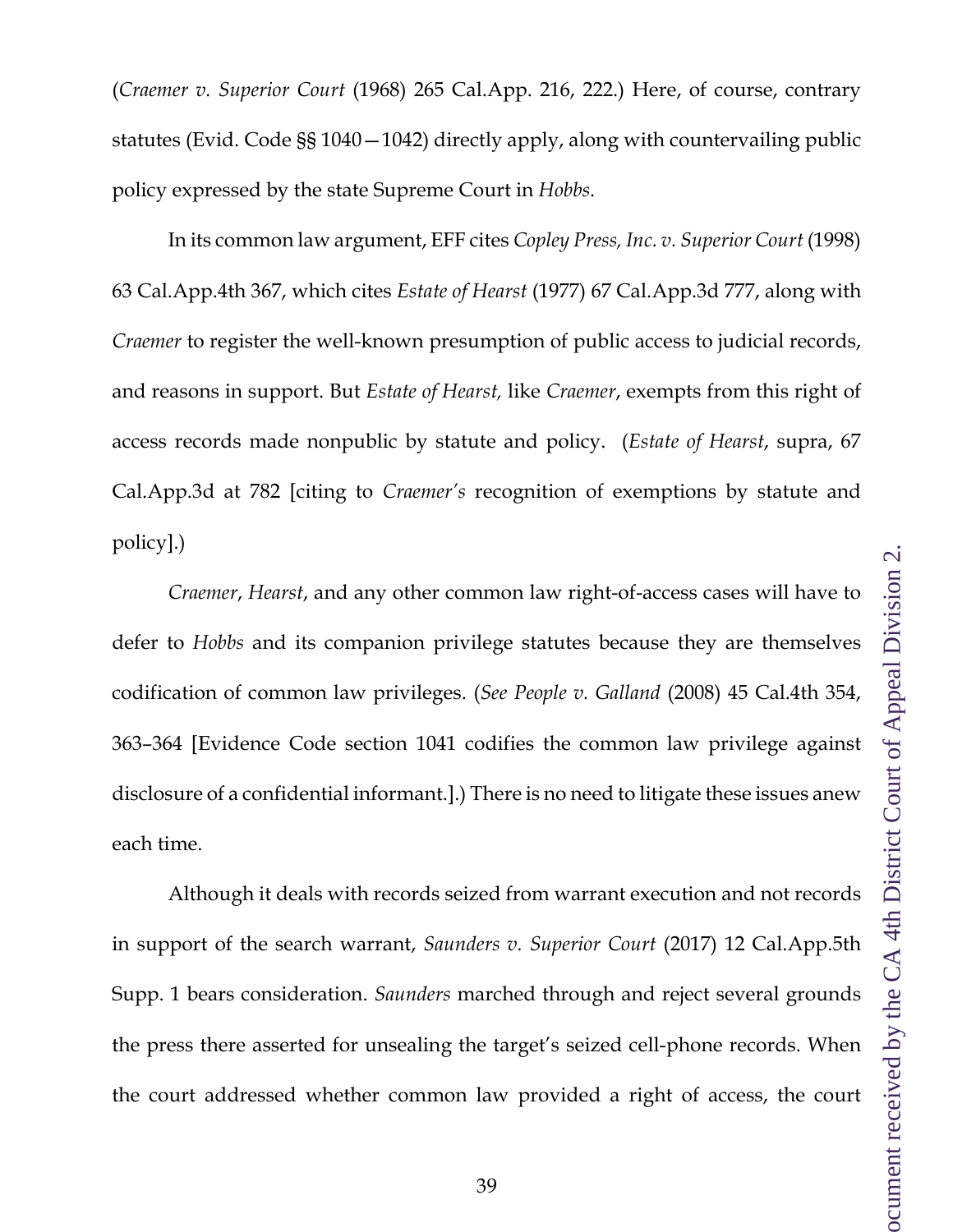applied the test from *Copley Press, Inc. v. Superior Court* (1992) 6 Cal.App.4th 106[7](#page-39-0) and

*Sander v. Superior Court* (2013) 58 Cal.4th 300. That test led the *Saunders* court to

conclude that the seized records

[f]all into the "marginal" third category as they are not either official or public records of the court in the historical sense or the court's predecisional adjudicatory or deliberative materials. That means there is no presumption in favor of access and we must consider as a threshold question whether the public interest would be served by disclosure, meaning, for these purposes, whether disclosure would "contribute significantly to the public understanding of [the court's] activities." (*Sander*, *supra*, 58 Cal.4th at pp. 323-324

(*Saunders v. Superior Court*, *supra*, 12 Cal.App.5th Supp. 1, at 24–25.) After further analysis, the court concluded there was no common law right of access at all, not merely that the balancing test tipped in favor of privacy. (*Id*.) It was a qualitative determination that the seized records were not "public records" worthy of a presumption in favor of access. (*Id.* at 25.)

If this Court applies the *Copley-Sander-Saunders* analysis to the sealed warrant materials here—simply to see whether they fall into the judicial records or public records category that must then be balanced, we expect the same outcome as in *Saunders*. A common law holding otherwise would abrogate *Hobbs* and Evidence Code sections 1040–1042.

The County is unaware of a single California case holding that warrant affidavits sealed under law such as those here are subject to common law access or

<span id="page-39-0"></span><sup>7</sup> There are at least three different *Copley Press* cases cited herein.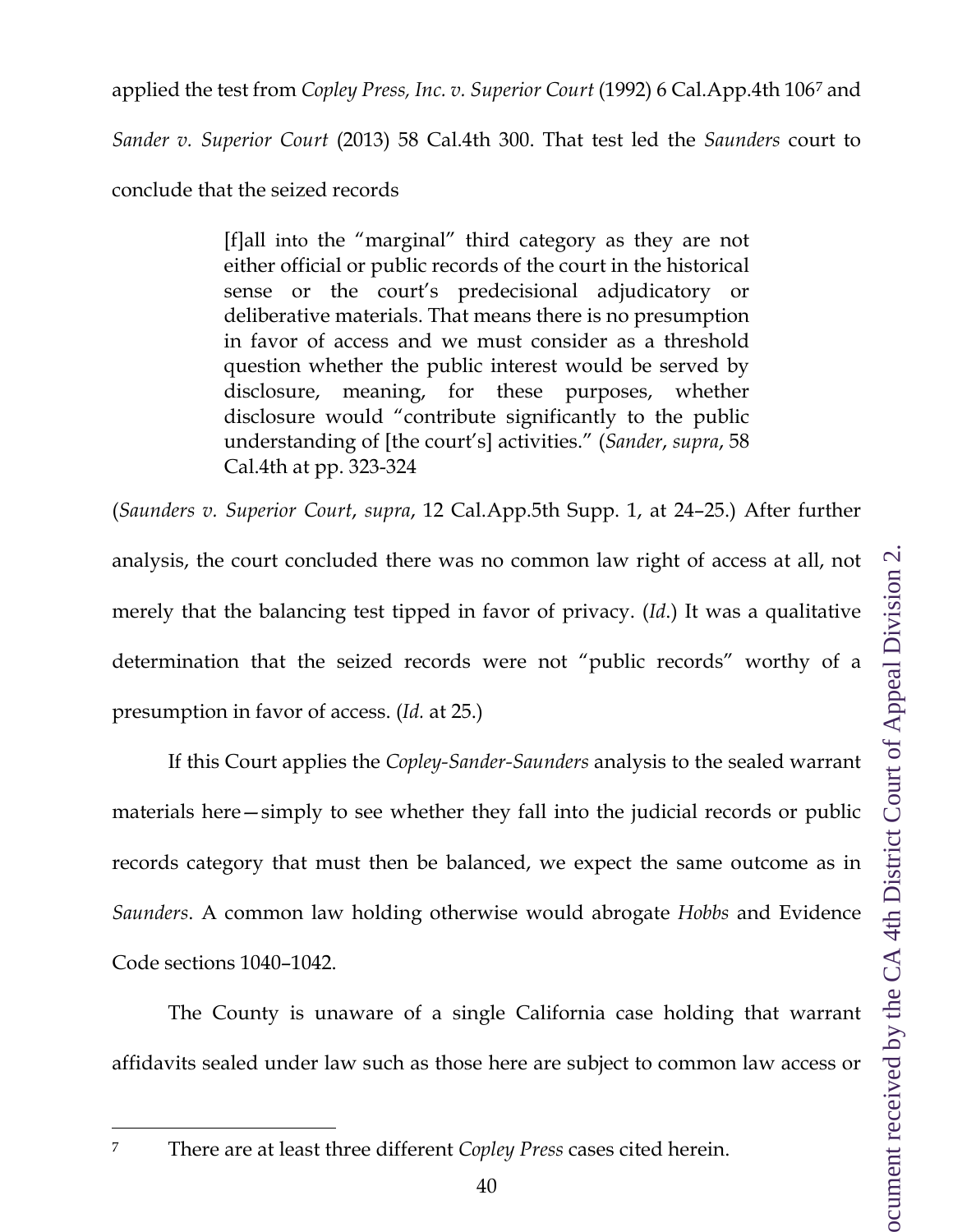even balancing when challenged by an uninvolved third party like EFF. The only case we have found that says anything remotely close is *Alarcon v. Murphy* (1988) 201 Cal.App.3d 1, where, in the appeal of a summary judgment ruling in favor of police and their municipal employers, the court said that "Certainly, an affidavit in support of arrest and search warrants—part of a court file—is a public record," followed by citations to several cases including *Hearst*. But there is no indication in *Alarcon* that the warrants at issue in *Alarcon* were ever sealed, much less sealed according to *Hobbs* or statutory privileges. In fact, the words "seal" and "sealed" are entirely absent from *Alarcon*. The warrants there appear to have been garden-variety and subject to automatic 10-day disclosure under Penal Code section 1534. At any rate, the warrant materials at issue there somehow became part of the open court file. Ours never have.

No California case has held that sealed warrant affidavits like ours are subject to the common law balancing test. But even if they are, we believe they can pass that test under Judge Moore's findings.

#### **CONCLUSION**

<span id="page-40-0"></span>The County argued below and continues to maintain that EFF has no right of access under *any* ground to unsealing and disclosure of the eight warrant affidavits, here, even partially. Case law under each claimed avenue of access supports this position. There is no First Amendment right of access because no California court has held that warrants kept confidential by law are historically open or that public access would further the process.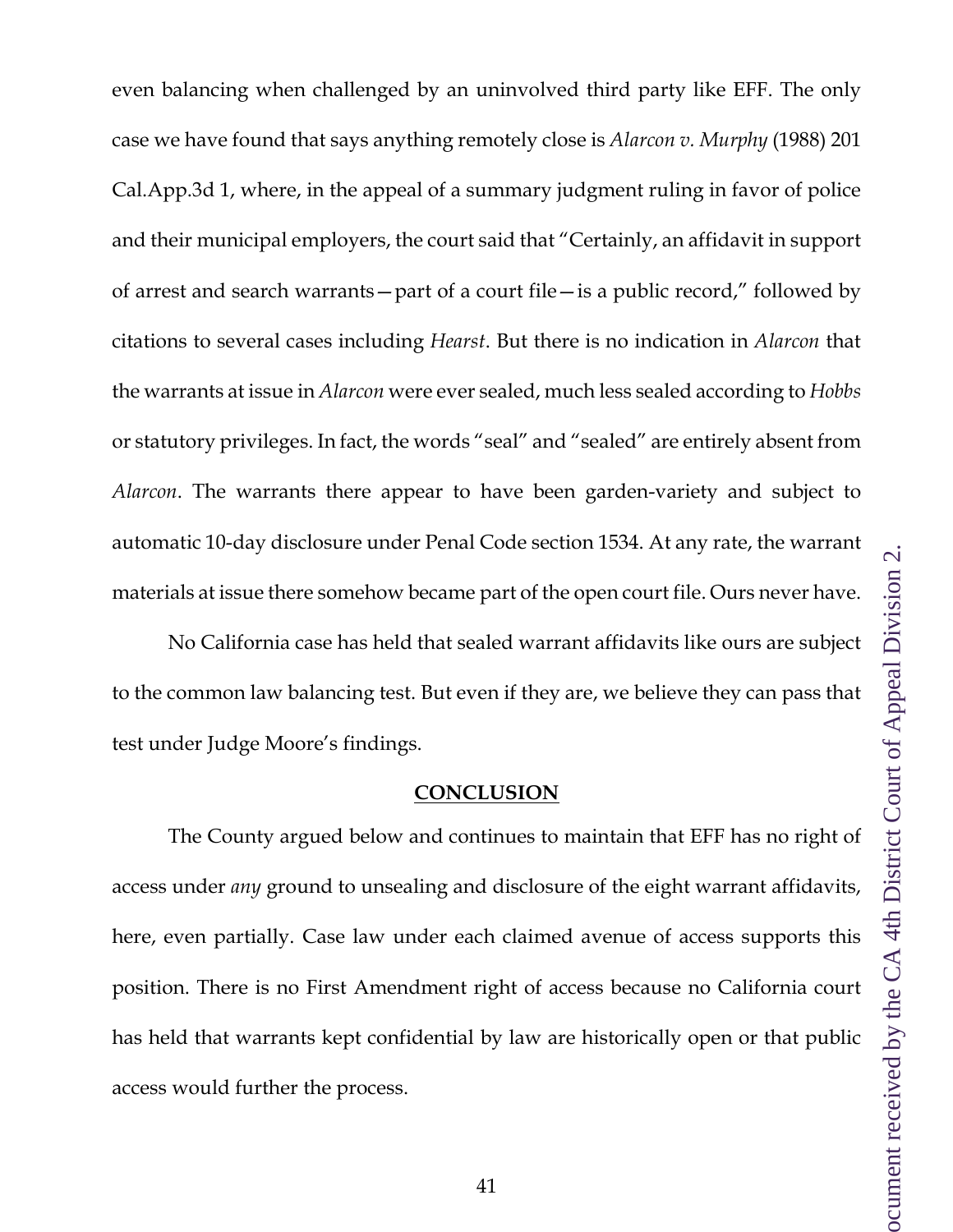assume that whatever records subject to them already have passed through the *Press-Enterprise II* filter. Sealed affidavits like those, here have never passed through such a filter to bestow a qualified right of First Amendment access, and the rules expressly exempt from their reach records of this kind.

Rules of Court 2.550 and 2.551 are gauged on the First Amendment, but

Nor has any authority held that the California Constitution breaches warrant affidavits sealed under *Hobbs* or its companion privilege statutes. There is no reason to suppose any of its provisions offer any greater access in this context than does the First Amendment, the Rules of Court, or Penal Code section 1534.

As for section 1534, *Hobbs* and its companion statutory privileges are recognized exemptions from its standard disclosure mandate. There is no balancing to be done, no continuing or lingering burden on the sealing parties. And whatever rights the public and media have to ensure that section 1534 is followed, they have no right to invoke it where the sealed records are exempt.

And common law offers no access, either, because warrant affidavits sealed like those here have never been held to be presumptively open judicial or court records. Besides, there is no room for such a common law rule since we have *Hobbs* and statutes to control this area.

We believe that the trial court's denial of EFF's petition to unseal will pass any test, including independent review of First Amendment level scrutiny. If it does pass that test, it will necessarily pass all others. But if, somehow, there was a deficiency in Judge Moore's findings enough to cause remand, we ask this Court to examine the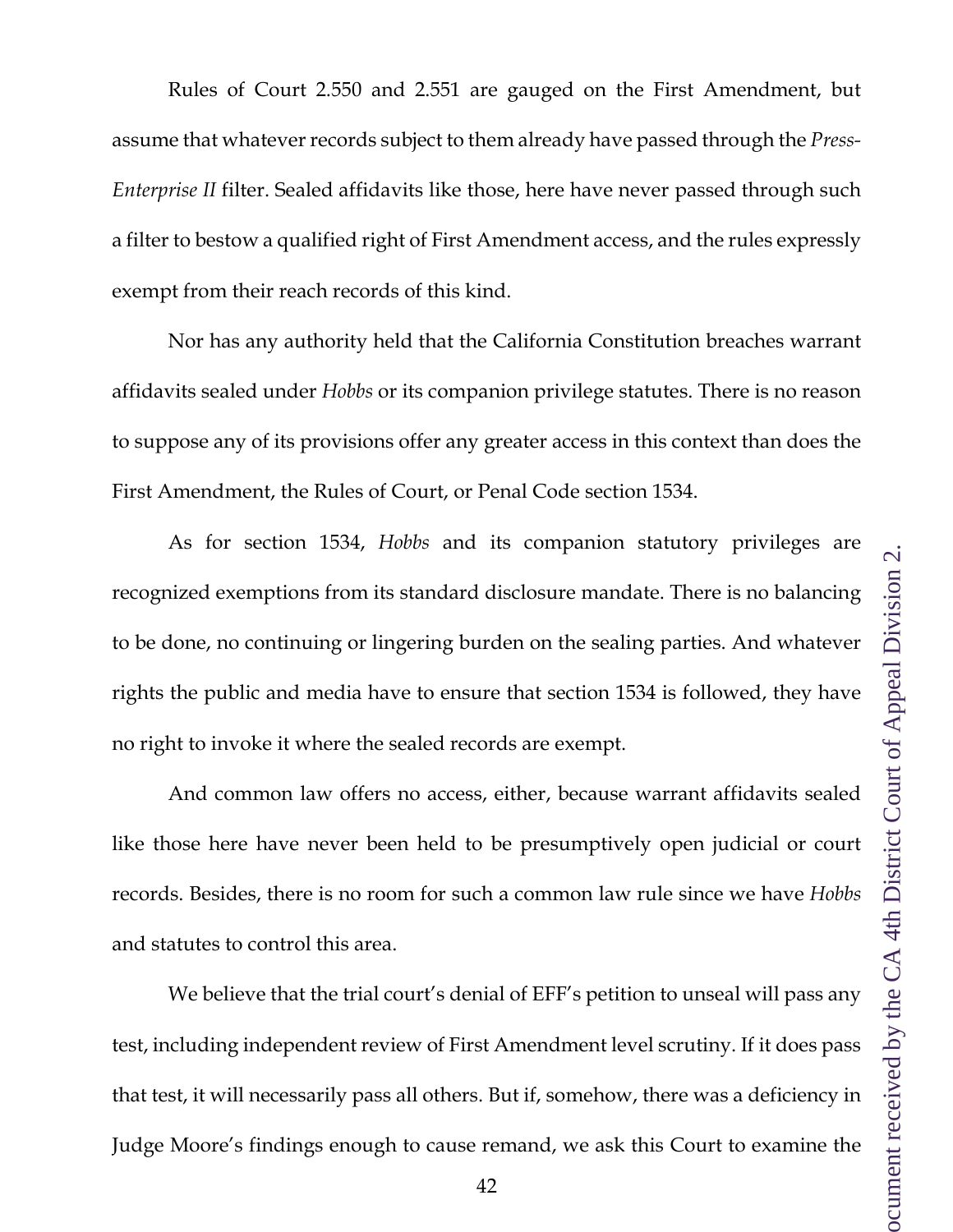Masonek declaration lodged under seal and then order it filed under seal and considered on remand. We can think of no grounds for its exclusion.

Respectfully submitted, October 25, 2021.

JASON ANDERSON District Attorney

MICHELLE D. BLAKEMORE County Counsel

 $\left/$  S/  $\_$ 

MARK VOS Deputy District Attorney

 $\frac{1}{s}$  /s/ $\frac{1}{s}$ MILES KOWALSKI (SBN 257269) Deputy County Counsel